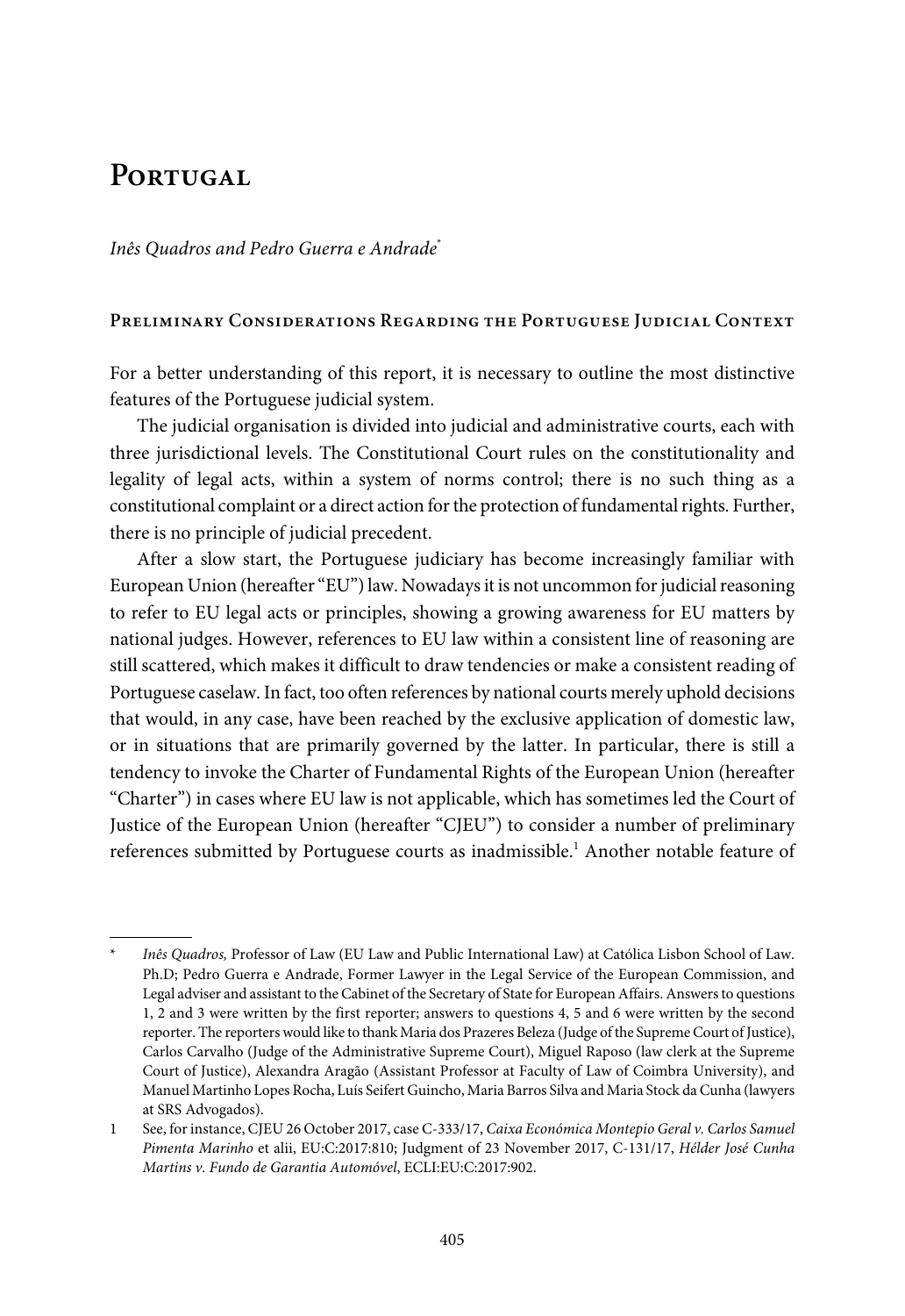the reasoning followed by Portuguese courts is the tendency to quote scholars more often than CJEU caselaw: the latter is often considered through the lenses of handbooks.

Given the extremely open nature of the questionnaire, the reporters had to circumscribe the matters covered. For questions 1, 2, 3 and 4, attention was mostly given to civil jurisdictions; question 5 covers mostly civil and constitutional matters; and question 6 focused mostly on civil and administrative jurisdictions. The reporters were concerned with only taking national caselaw from the past 5-7 years into consideration; $<sup>2</sup>$  moreover,</sup> most decisions that were considered were delivered by second instance or superior courts. Whenever relevant, however, references to other jurisdictions were also made.

#### **Question 1**

#### 1.1

The direct effect of EU norms is reasonably accepted by the Portuguese judiciary, both in its vertical and horizontal dimensions, mostly in cases where a potential non-application of national law is at stake. However, the most notable examples can be found in areas which have been subject to harmonisation, such as in the context of civil liability, Labour law, the recognition and enforcement of judgments and criminal procedural guarantees. Most preliminary questions that are referred to the CJEU by Portuguese courts relate to the interpretation of secondary acts, not of EU Treaty norms or EU principles.

In other words, EU principles are more easily identified as such by the national courts whenever they are incorporated into secondary law. A few cases where the compatibility of Public law acts with EU law was discussed, include the following:

– The Tribunal da Relação de Évora (a second instance judicial court) correctly recognised that the interpretation of Directive  $2009/103/CE^3$  would affect the outcome of a litigation between an individual and an insurance company regarding compulsory insurance coverage. Therefore, it decided to refer a question to the CJEU concerning the notion of "third parties who have been victims". The decision of the CJEU<sup>4</sup> lead the national court to perform a corrective interpretation of the Portuguese law<sup>5</sup> that implemented

<sup>2</sup> Extensive coverage of the national application of EU Law by Portuguese courts until circa 2009 may be found in F. P. Coutinho, Os tribunais nacionais na ordem jurídica da União Europeia – o caso Português, Coimbra, Coimbra Editora, 2013.

<sup>3</sup> Directive 2009/103/EC of 16 September 2009 relating to insurance against civil liability in respect of the use of motor vehicles.

<sup>4</sup> CJEU 14 September 2017 in case C-503/16, Luís Isidro Delgado Mendes v. Crédito Agrícola Seguros – Companhia de Seguros de Ramos Reais SA, ECLI:EU:C:2017:681.

<sup>5</sup> Judgment of the Tribunal da Relação de Évora of 16 June 2016, in case 46/13.9TBGLG.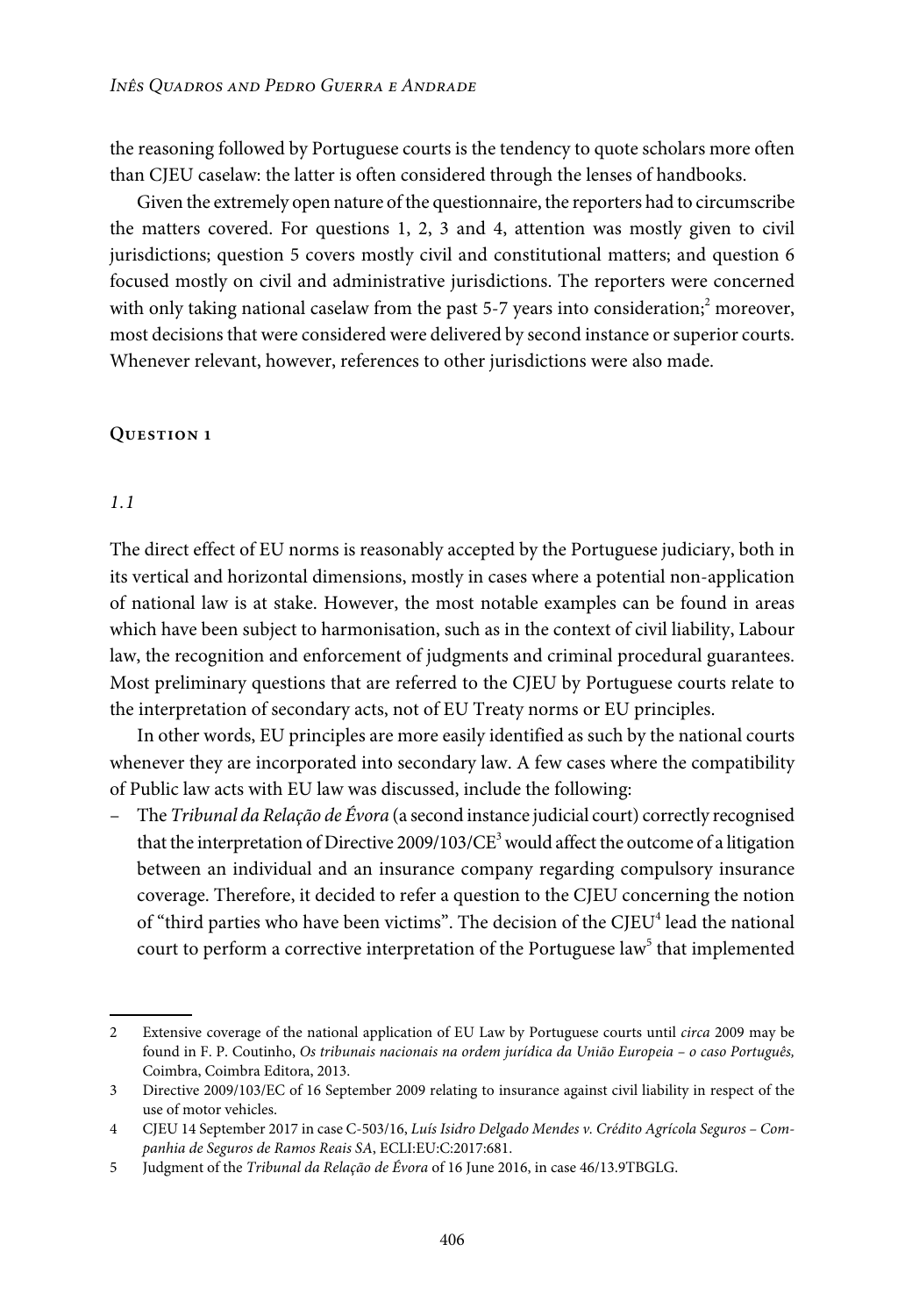the Directive, ruling against the insurance company and providing compensation for the claimant. The decision was later confirmed by the Supremo Tribunal de Justiça (hereafter "Supreme Court of Justice"),<sup>6</sup> in a unanimous decision.

- In the context of Labour law, in cases concerning the application of Directive 2003/88<sup>7</sup>, the Portuguese courts<sup>8</sup> recognised the need to interpret national implementing acts in accordance with art. 31 of the Charter, following the caselaw of the CJEU on the weekly rest period. Also, concerning the interpretation of Regulation (EU) nr. 1215/2012, $^{\circ}$  the Supreme Court of Justice took due account of the need to interpret the notion of "labour contract" in light of EU law and jurisprudence, in order to decide whether a choice of forum clause could prevail over the Regulation provisions.<sup>10</sup>
- Finally, and moving to Criminal law, we highlight a decision in respect of Directive 2012/13/EU.<sup>11</sup> The *Tribunal da Relação de Évora* correctly identified provisions of the Directive that had not been adequately transposed into national law – in casu, the right to interpretation and translation within the proceedings (art.  $3(1)(d)$ ) – and recognised that they were directly applicable. Consequently, it ordered that every subsequent procedural act be declared void.<sup>12</sup>

These types of decisions confirm that national courts are eager to recognise the direct application of EU legal acts and can correctly identify principles and fundamental rights that underpin the legal solutions enshrined therein. This reasoning process is in accordance with the CJEU caselaw concerning the potential direct effect of directive norms, the duty of consistent interpretation of national implementing acts with directives, and the all-binding nature of regulations.

# 1.2

Notwithstanding the above, outside of the most harmonised areas, there are fewer examples of the autonomous application of EU principles. Their application seems unproblematic whenever they are specific to EU law – e.g. the principle of non-discrimination on grounds of nationality in cases concerning economic freedoms. A good example is a paradigmatic

<sup>6</sup> Judgment of the Supremo Tribunal de Justiça of 27 November 2018, in case 46/13.9TBGLG.E1.S1. See also decision of 1 June 2017, in case 4573/17.0T8BRG.G1.S1.

<sup>7</sup> Directive 2003/88/EC of 4 November 2003 concerning certain aspects of the organisation of working time.

<sup>8</sup> Decisions of the Tribunal da Relação do Porto 11 July 2018 in case 1266/15.7T8MTS.P1, and 23 May 2016 in case 1282/15.9T8MTS.P1.

<sup>9</sup> Regulation 1215/2012 of 12 December 2012 on jurisdiction and the recognition and enforcement of judgments in civil and commercial matters.

<sup>10</sup> Decision of the Supremo Tribunal de Justiça of 8 May 2019 in case 27383/17.0T8LSB.L1.S1.

<sup>11</sup> Directive 2012/13/EU of 22 May 2012 on the right to information in criminal proceedings.

<sup>12</sup> Decision of the Tribunal da Relação de Évora of 20 December 2019 in case 55/2017.9GBLGS.E1.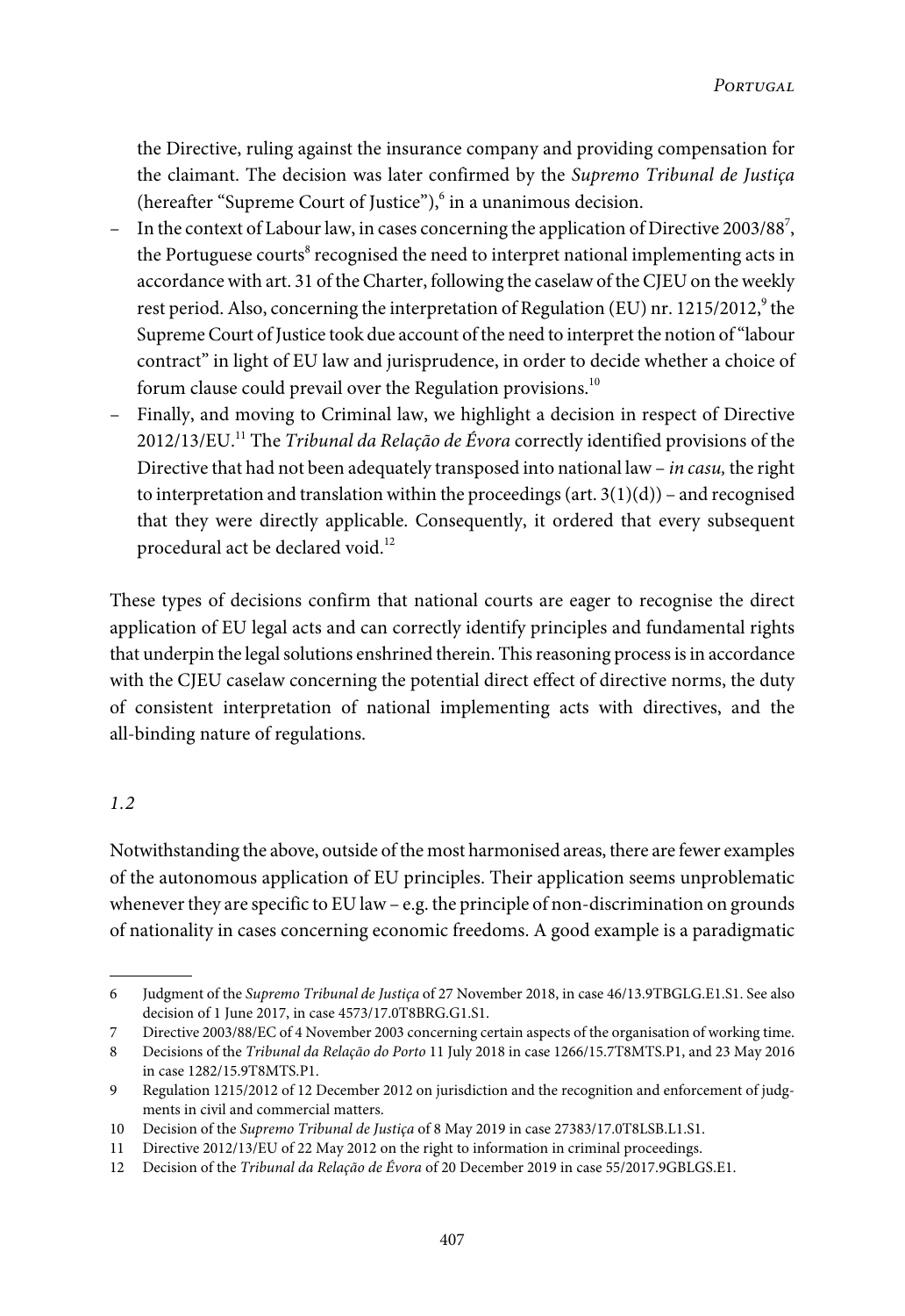internal market case in which a first instance tax court was called to rule on the Portuguese annual road tax for motor vehicles, that was discriminatory against imported vehicles. The tax court correctly identified the relevant principle, enshrined in art. 110 Treaty on the Functioning of the European Union (hereafter "TFEU"), and referred the question to the  $CIEU.<sup>13</sup>$ 

However, apart from these clear-cut cases, there is a propensity to confine the judicial reasoning to principles of domestic law, avoiding the EU rationale and disregarding or paying little attention to EU law principles. For instance, in a case from 2018, the Supremo Tribunal Administrativo (hereafter "Supreme Administrative Court") had to rule on the validity of a governmental decision that confirmed the public interest in existing large oil installations owned by the claimant on the grounds that, by their capacity and location, they were of strategic importance to the oil market and the national security of oil supply. Given that the decision had consequences on price fixing and access to installations and imposed the obligation to provide specific information and secure a certain amount of oil supply, the owner of the installations considered that it amounted to a restriction on the right to conduct a business and the right to property (founded in both the Portuguese Constitution and the European Treaties), and the right to establishment (prescribed in the Treaties). The Supreme Administrative Court analysed $14$  the constitutionality of the measure in detail but was much more synthetic when considering the caselaw of the CJEU in relation to these principles. Even if the outcome would not have been different if it had done otherwise, a little more consideration on the proportionality and necessity of the restriction to the freedom of establishment in light of the caselaw of the CJEU would had been desirable.

Conversely, EU principles, in particular fundamental rights enshrined in the Charter, are sometimes invoked outside the scope of the application of EU law, in order to sustain or stress considerations or arguments of domestic law. Examples of this can be found in decisions where references were made to art. 9 of the Charter in respect of evidence of the existence of a civil union,<sup>15</sup> or to art. 47 concerning the pleading of partiality of a judge,<sup>16</sup> both in cases unrelated to the application of EU law. In some cases where national

<sup>13</sup> CJEU 17 April 2018, C-640/17, Luís Manuel dos Santos v. Fazenda Pública, ECLI:EU:C:2018:275. In a different matter, also concerning the Portuguese tax system, see Judgment of 13 July 2016, C-18/15, Brisal – Auto-estradas do Litoral, SA and KBC Finance Ireland v. Fazenda Pública, ECLI:EU:C:2016:549.

<sup>14</sup> Decision of the Supremo Tribunal Administrativo of 13 December 2018 in case 077/16.7BALSB. See para. 102-109.

<sup>15</sup> Decision of the Supremo Tribunal de Justiça of 22 March 2018 in case 6380/16.9T8CBR.C1.S1.

<sup>16</sup> Decision of the Tribunal da Relação do Porto of 9 January 2019 in case 215/16.0T9STS-B.P1.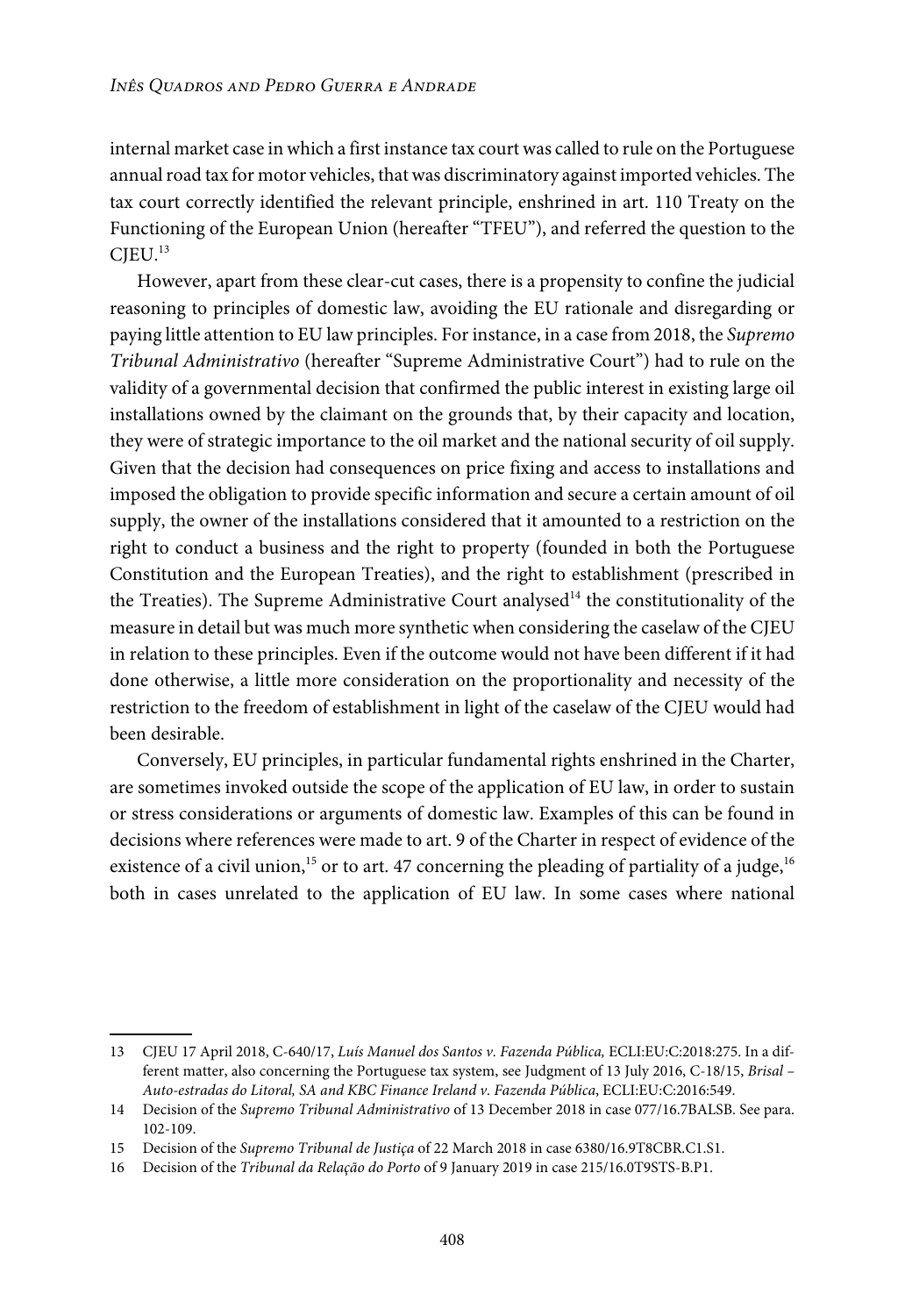jurisdictions went further and decided to refer a preliminary question to the CJEU, it dismissed the request on the ground that the situation fell outside of the scope of EU law.<sup>17</sup>

The above cases reveal a difficulty the national courts have with identifying situations that are governed by EU law outside of the harmonised areas and with giving proper effect to general principles therein. The near all-encompassing nature of EU principles have the double – and somewhat paradoxical – effect of providing Portuguese judicial courts with a source of inspiration for decisions, while still not being able to offer them useful criteria for their practical application. Accordingly, courts tend to rely generally on rights and principles of domestic and international law, ignoring the EU equivalents.

#### 1.3

Moving forward to the final part of the question, concerning the relevance of EU law principles in connection with situations derived entirely from the exercise of private autonomy, the national judicial prose appears even more blunted. This could be a consequence of the culture of the national judiciary to deal very cautiouslywith the problem of how private parties are bound by fundamental rights.

The only known example of how Portuguese courts deal with the question is a decision delivered by the Tribunal da Relação do Porto (a second instance judicial court) in which the effect of EU norms was considered in the context of a potential conflict with a private agreement.<sup>18</sup> The Court was called upon to rule on the alleged breach of a non-compete clause inserted into a contract concluded between a real-estate company and a former worker. The defendant held that the clause amounted to a restriction on his fundamental right to work, granted not only by the Portuguese Constitution but also by the Charter. The Court considered the extent to which the restriction was admissible and concluded that itwas disproportionate if not accompanied by adequate financial compensation (which in its view was the case). The Court's reasoning included a reference to art. 15 of the Charter and the argument that the right prescribed therein

naturally follows from the free movement of persons and workers, the freedom of establishment and to provide services enshrined in the Treaty on the Functioning of the European Union, founding principles which form the common market and European citizenship.

<sup>17</sup> E.g. CJEU (order) 26 October 2017, C-333/17, Caixa Económica Montepio Geral v Carlos Samuel Pimenta Marinho and Others, ECLI:EU:C:2017:810; and CJEU (order) 23 November 2017, C-131/17, Hélder José Cunha Martins v Fundo de Garantia Automóvel, ECLI:EU:C:2017:902.

<sup>18</sup> Decision of the Tribunal da Relação do Porto of 7 December 2018 in case 2521/16.4T8STS.P1.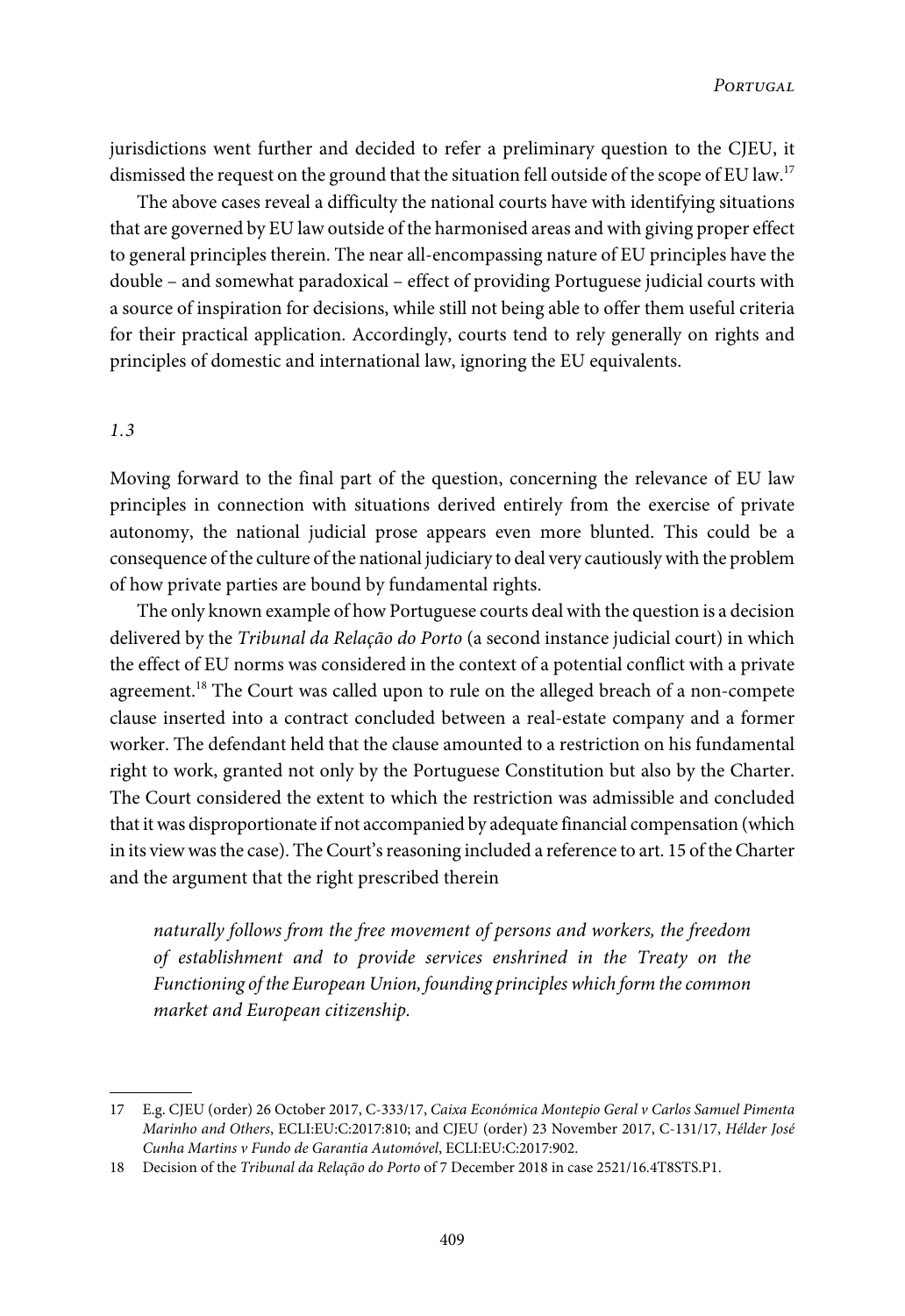Notwithstanding, the final conclusion was grounded exclusively on national law – the relevant provision of the Labour Code, interpreted in accordance with the Portuguese Constitution – probably due to the fact that all elements of the case were domestically located. This seems to confirm the analysis developed supra 1.2.

# **Question 2**

# 2.1

For the sake of clarity, it is relevant to explain that the Portuguese Constitution (art. 8(4)) recognises the primacy of EU law in the following terms:

The provisions of the treaties that govern the European Union and the norms issued by its institutions in the exercise of their respective competences are applicable in Portuguese internal law in accordance with Union law and with respect for the fundamental principles of a democratic state based on the rule of law.

The primacy of EU law is thus not recognised in absolute terms, echoing some of the historical reservations that the Constitutional Courts of Member States had in relation to the principle developed by the CJEU – namely, the competence of the Union and the protection of the State's fundamental rights and principles. Furthermore, there is no consensus in national scholarship on what should be considered to be the "fundamental principles of a democratic state based on the rule of law" able to trump EU law, which allows for various interpretations, such as that the expression refers to the Constitution as a whole (and EU law is subject to conformity with it<sup>19</sup>), or to some fundamental aspects of it,<sup>20</sup> or that it should be taken as a mere political statement.<sup>21</sup> Consequently, there is a general acceptance of the primacy of EU law over Statutes and Regulations, but a strong resistance in recognising primacy over Constitutional law. This constitutional background can be traced to several judicial decisions, where an insufficient account of EU law was taken and primacy was accepted exclusively under the conditions of the aforementioned

<sup>19</sup> J. Miranda, "Art. 8º", in J. Miranda and R. Medeiros, Constituição Portuguesa Anotada, Vol. 1, 2nd ed., Coimbra, Coimbra Editora, 2010, p. 172.

<sup>20</sup> R. Medeiros, A Constituição Portuguesa num contexto global, Lisboa, Universidade Católica Portuguesa, 2015, p. 384 et seq.

<sup>21</sup> D. F. Amaral, Manual de Introdução ao Direito, vol. I, Coimbra, Almedina, 2004, p. 567 et seq.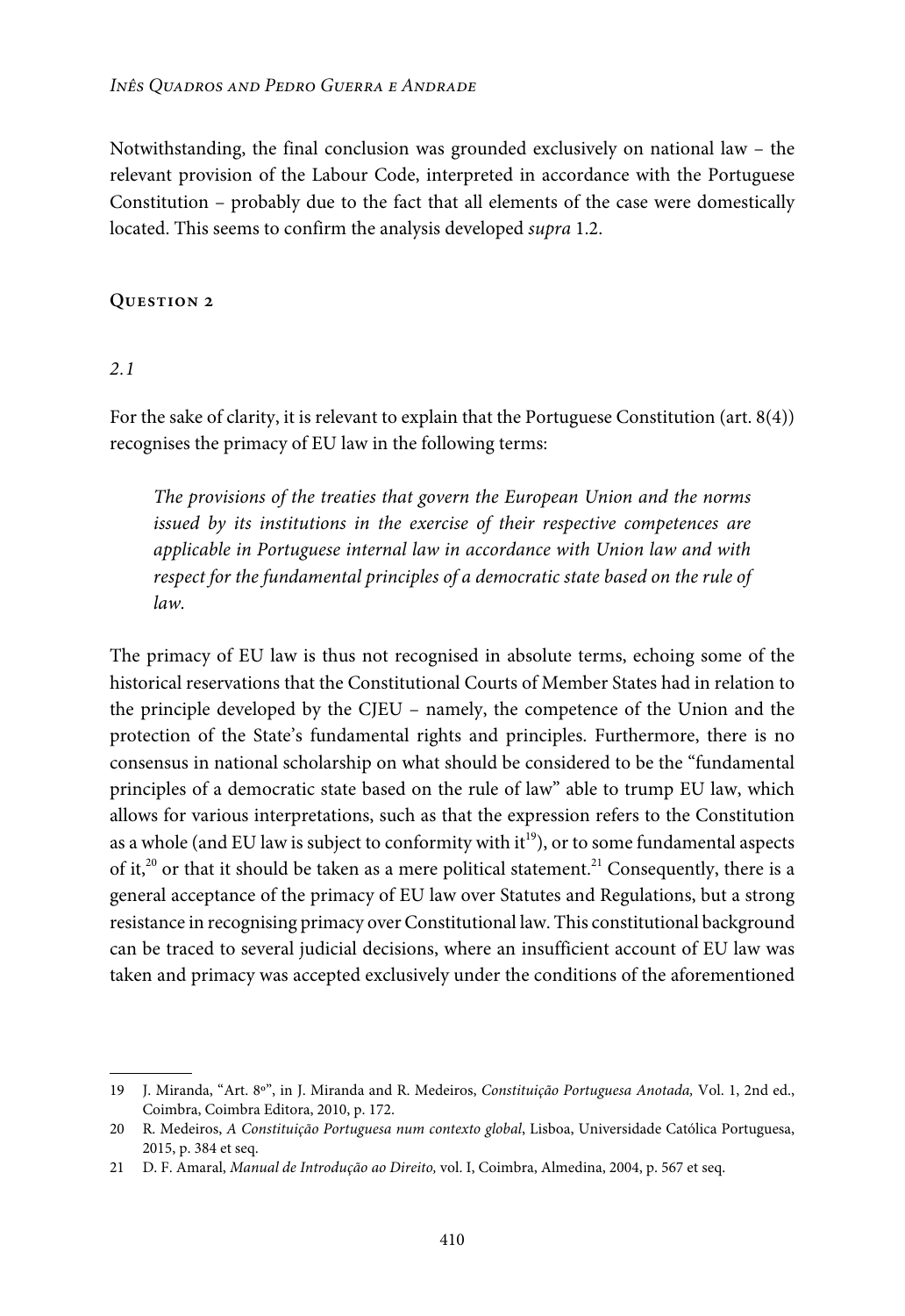article of the Constitution.<sup>22</sup> In practice, the Portuguese courts often avoid the sensitive question of primacy by bringing together national and European sources of the same principles, thus masking the autonomy of EU Law in their construction. As one Author has put it, there is a generalised perception within Portuguese legal doctrine that the core legal values of the Portuguese Constitution are shared by the EU legal order and, therefore, it is unlikely that an EU legal act will go against the Constitution.<sup>23</sup>

# 2.2

A good example of the acceptance of the primacy of EU law can be found in a decision concerning direct taxation in which the Supreme Administrative Court<sup>24</sup> decided in favour of the applicant, by declaring a decision by the Autoridade Tributária (national tax authority) to be void because it was based on national rules that established a differential treatment between residents and non-residents regarding the taxation of capital gains on immovable property. By referring to CJEU caselaw, the Court correctly decided that the principle of non-discrimination was at the heart of free movement of capital, and hence the TFEU would prevail over national legislation.

# 2.3

Despite this clear-cut decision, when it comes to the potential conflict between a EU legal act and a constitutional principle, the caselaw of the CJEU is often ignored. A simple search in caselaw databases of second instance and Supreme Courts, both judicial and administrative, shows very few results with references to  $\emph{Costa/ENEL,}^{25}$  and almost none to International Handelsgeselchaft $^{26}$  or Wachauf. $^{27}$  This is remarkable and self-evident of the fact that national courts disregard the autonomy of EU lawwhen considering potential reasons for its disapplication. These are rarely grounded in EU law itself – eg the

<sup>22</sup> See Decision of the Supremo Tribunal de Justiça in case 27383/17.0T8LSB.L1.S1; decision of 16 January 2014 in case 6430/07.0TBBRG.S1.

<sup>23</sup> F. P. Coutinho and N. Piçarra, "Portugal: The Impact of European Integration and the Economic Crisis on the Identity of the Constitution", in Anneli Albi and Samo Bardutzky (Eds.), National Constitutions in European and Global Governance: Democracy, Rights, the Rule of Law (ebook), Berlin, Asser Press/SpringerOpen, 2019, p. 602. Similarly, J. M. Campos and J. L. M. Campos, Manual de Direito Europeu, 6a ed., Coimbra, Wolters Kluwer/Coimbra Editora, 2010, p. 408.

<sup>24</sup> Decision of 20 February 2019 in case 0901/11.0BEALM 0692/17.

<sup>25</sup> Judgment of 15 July 1964, case 6/64, Flaminio Costa v E.N.E.L., ECLI:EU:C:1964:66.

<sup>26</sup> Judgment of 17 December 1970, case 11/70, Internationale Handelsgesellschaft mbH v Einfuhr- und Vorratsstelle für Getreide und Futtermittel, ECLI:EU:C:1970:114.

<sup>27</sup> Judgment of 13 July 1989, case 5/88, Hubert Wachauf v Bundesamt für Ernährung und Forstwirtschaft, ECLI:EU:C:1989:321.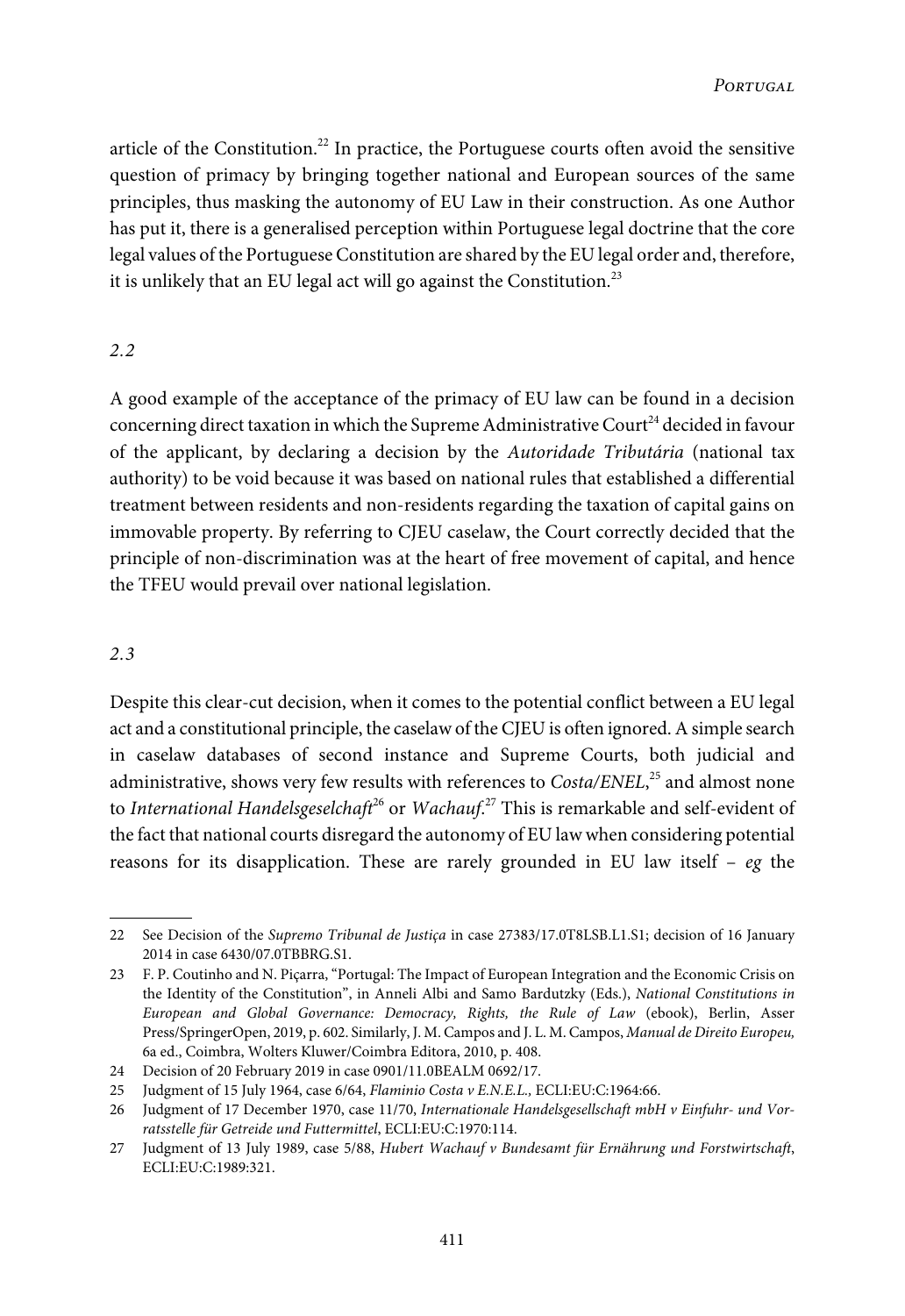incompatibility with fundamental rights prescribed therein – but rather exclusively in national law.

For instance, in a series of cases concerning the resolution process of a Portuguese bank, the Tribunal da Relação de Lisboa (a second instance judicial court) had the opportunity to deal with the question of the compatibility of the decisions taken by Banco de Portugal (the Portuguese Central Bank), which were based on European regulations, and the right to property – as enshrined both in the Charter and the Portuguese Constitution. The Court analysed both together, without seeking possible differences between the scope and meaning of the right protected in both instances.<sup>28</sup>

In a different matter, the Tribunal da Relação do Porto ruled on the impossibility of issuing a European Arrest Warrant (hereafter "EAW") on the grounds that it was inadequate and disproportionate<sup>29</sup> as it was merely intended for the purpose of obtaining a Statement of Identity and Residence. Those principles were grounded exclusively in the Portuguese Constitution, despite the obvious relevance and the consonance of the principles of the EU legal order.

Sometimes the disregard shown towards EU law is more conscious. An example can be found in a decision of the *Tribunal da Relação de Coimbra*<sup>30</sup> (a second instance judicial court): the claimant had been working for the defendant (a public body) for some years and was dismissed. She asked for compensation according to Labour law. The defendant argued that the labour contractwas void because it had not been preceded by a competitive public selection procedure in accordance with Portuguese law, but the claimant stated that such understanding would be contrary to Directive 1999/70/ $CE^{31}$  on fixed-term work. The Court agreed with the employer, by stating that that the primacy of EU law was not absolute, and that, in that particular case, the Directive was contrary to art. 47 of the Portuguese Constitution, which guarantees access to the public service, where para. 2 states that "every citizen has the right of access to the public service under equal and free conditions, as a general rule by means of a competitive selection process". The national jurisdiction concluded with a reference to art. 8(4) of the Constitution, stating that the protection of fundamental rights constitutes a reason to deny the application of EU law.

Although it was not clear from the proceedings that the Directive was applicable to the facts, the importance of this *obiter dictum* should not be underestimated. Not only is it in contrast with the CJEU caselaw on primacy and fundamental rights, but also disregards the preliminary reference procedure as a useful tool in finding an adequate balance between both principles in light of EU law itself. The suggestion that a preliminary referral to the

<sup>28</sup> Decision of 7 February 2019 in case 19902/16.6T8LSB.L1-2.

<sup>29</sup> Decision of 18 March 2015 in case 612/08.4GBOBR-A.P1.

<sup>30</sup> Decision of 19-01-2018, in case 2651/17.5T8CBR.C1.

<sup>31</sup> Council Directive 1999/70/EC of 28 June 1999 concerning the framework agreement on fixed-term work concluded by ETUC, UNICE and CEEP.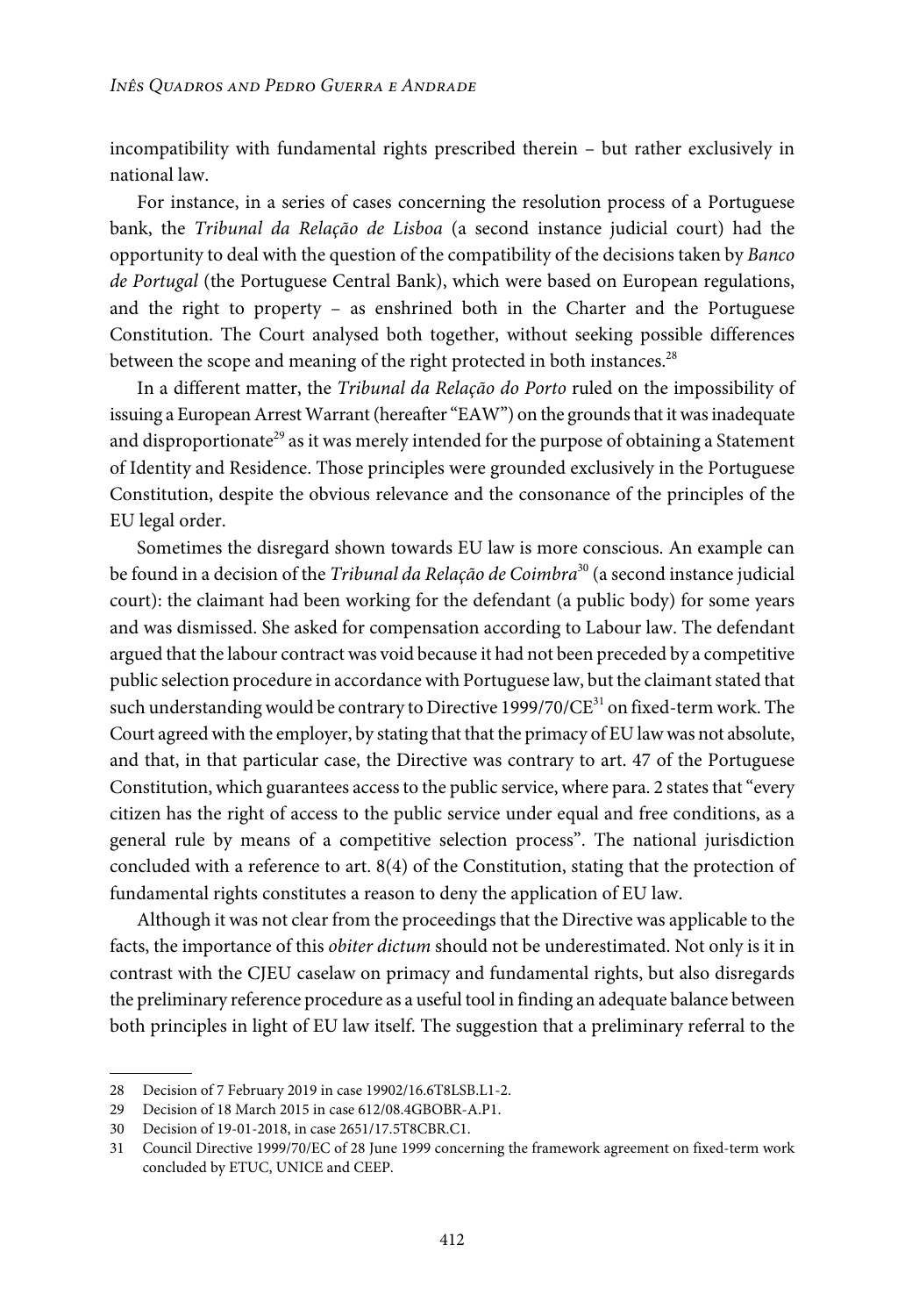CJEU could have been useful in the case may be found in a decision delivered by the CJEU only six months later, in response to a question submitted by a different Portuguese court on a related matter. In that case,  $32$  when considering employee rights in the event of transfers of undertakings, the Court had to deal with the same constitutional provision which, in the defendant's opinion, required that, in the event of a transfer and where the transferee is a municipality, the employees concerned must undergo a public competitive selection procedure. The CJEU ruled that art. 4(2) TEU on the respect for national fundamental structures (which could include the abovementioned art. 47 of the Portuguese Constitution) "cannot be interpreted so as to deprive a worker of the protection granted to her by the Union law in force in that area".<sup>33</sup>

The same Tribunal da Relação de Coimbra was later again responsible for another blatant example of the misunderstanding of the primacy principle. Criminal proceedings<sup>34</sup> were brought against the owner of a restaurantregarding the violation of copyright through radio broadcasting. The Court ruled in favour of the defendant based on a prior decision of the Supreme Court of Justice (a "uniformity decision"<sup>35</sup>), which was explicitly contrary to the interpretation given by the CJEU on the definition of"communication to the public" in the case of Sociedade Portuguesa de Autores. <sup>36</sup> The Tribunal da Relação took into consideration the fact that the CJEU's interpretation of the Directive would result in liability for the defendant. However, the principles that were considered – namely nulla poena sine legem – were rooted exclusively in the European Convention on Human Rights and in the Universal Declaration of Human Rights, without any reference whatsoever to the jurisprudence of the CJEU, namely the analogous principles developed in the Berlusconi<sup>37</sup> case.

## 2.4

The Constitutional Court does not add to this state of affairs, since, mostly for reasons attributable to its own competence, it does not assume a prominent, or at least differentiating, position regarding the application of EU law.

<sup>32</sup> Judgment of 13 June 2019, C-317/18, Cátia Correia Moreira v. Município de Portimão, ECLI:EU:C:2019:499.

<sup>33</sup> Para. 62.

<sup>34</sup> Decision of 26 June 2019 in case 103/16.0GBAGN.C1.

<sup>35</sup> The Supreme Court of Justice and the Supreme Administrative Court can deliver "uniformity decisions" in order to guarantee a minimum of uniformity on a legal question. However, they are not binding on lower courts.

<sup>36</sup> Judgment of 14 July 2015, C-151/15, Sociedade Portuguesa de Autores CRL contra Ministério Público e o., ECLI:EU:C:2015:468.

<sup>37</sup> Judgment of 3 May 2005, C-387/02, Berlusconi, ECLI:EU:C:2005:270, para. 74.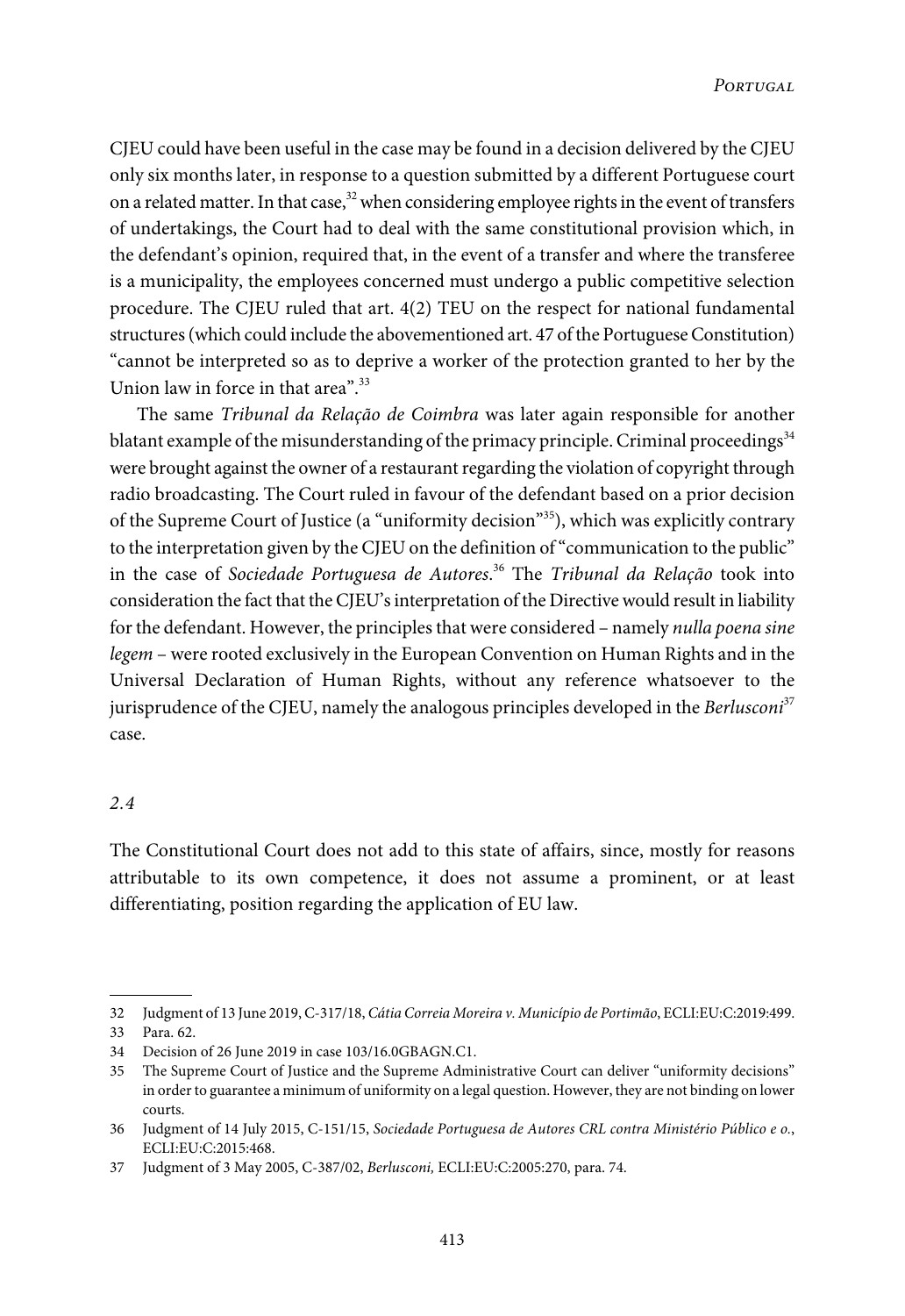While the Constitutional Court has consistently stressed that it considers itself to be a "court of a Member State", for the purpose of art. 267 TFEU, and thus subject to the obligation to refer preliminary questions to the CJEU, the fact remains that in more than 30 years of Portugal's membership to the European Union, it has never made use of this mechanism. The reasons for this are presented on a case by case basis and are generally connected to the irrelevance of EU law for the question of constitutionality / legality at hand $38$ 

Actually, the fact that theConstitutionalCourt is not an active playerin the application of EU law relates mostly to the self-perception of its own competence: the main parameter for the control of the validity of norms is the Constitution, against which any legal act (domestic, international or European) can be judged.Additionally, the Court can also rule on the conformity of domestic acts with international conventions, but not secondary legislation of International Organisations.

This weakens the European dimension of the reasoning, and the result is that, if there is a case in which a constitutionality issue is raised concerning an EU act (say, for instance, regarding compatibility with a fundamental right), it would be highly improbable that the Constitutional Court would convert the question into one relating to the EU norm's own validity *vis a vis* EU law, simply because it considers this analysis to be outside its competence.

This is not to imply that the Constitutional Court does not recognise the autonomy of EU law. Whenever urged to rule on the question of compatibility of a domestic norm with a secondary EU act, it states that it should not be treated as a matter of constitutionality (not even if indirectly considered, through the reception clause of the Constitution), and therefore it cannot exercise that control.<sup>39</sup> In a consistent statement, the Constitutional Court has held that

The "reception" of Community law involves (or involved) also the institutional mechanisms specifically aimed at ensuring its application. Now, since the Community legal order - received in these 'comprehensive' terms by Portuguese law, by means of a clause in the Constitution itself - comprises a jurisdictional body which is primarily concerned with its own protection (and not only in relation to interstate relations), and concentrating on this authority the competence to ensure uniform application and the prevalence of its norms, it would be incongruous to allow another instance of the same or similar type (as

<sup>38</sup> See A. G. Martins, Manual de Direito da União Europeia, 2nd ed., Coimbra, Almedina, 2017, p. 547.

<sup>39</sup> E.g. decisions 682/14 of 15 October 2014 in case 201/14, and 569/16 of 19 October 2016 in case 238/16.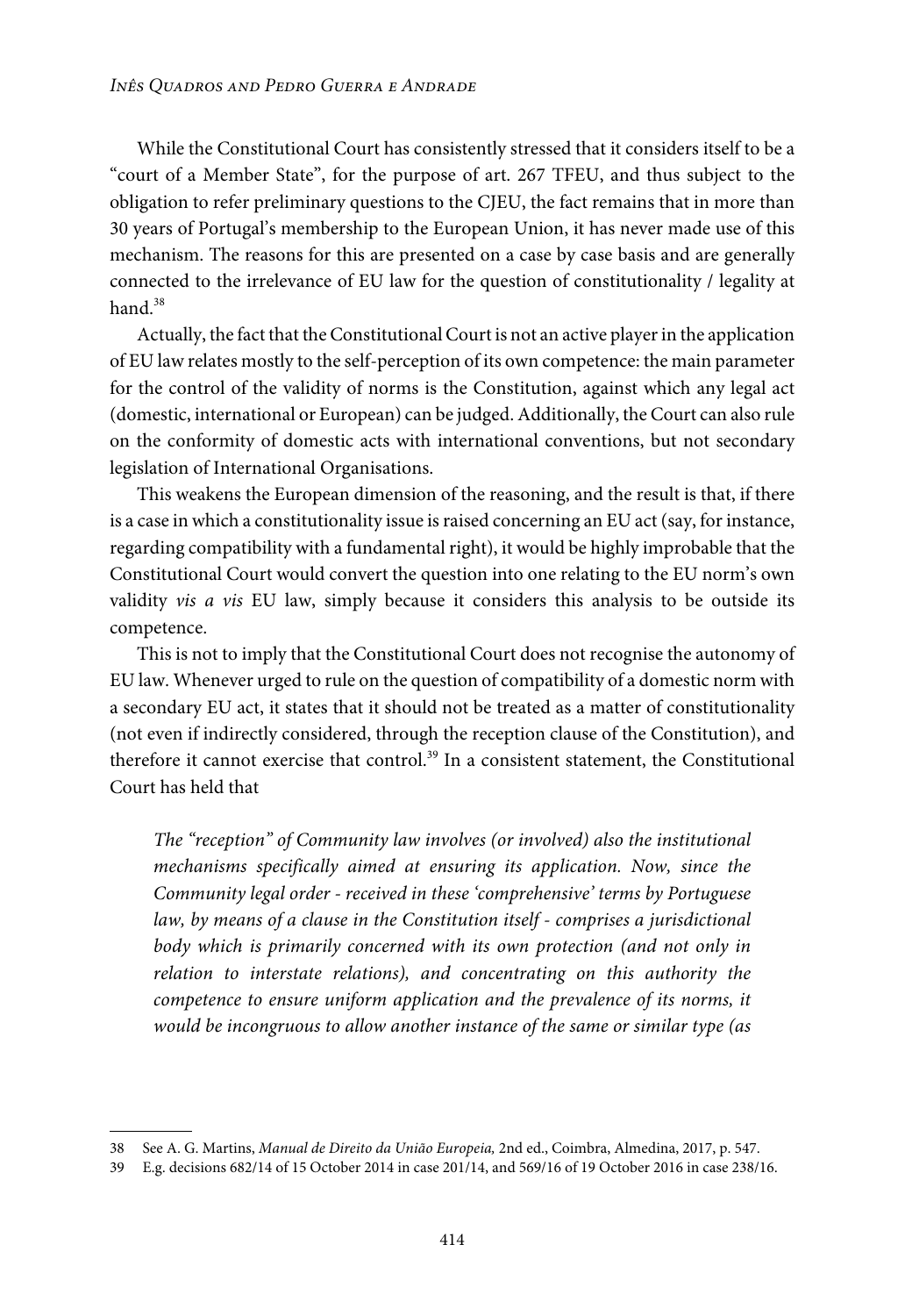would be the Constitutional Court) to intervene to the same effect, and at the  $internal level<sup>40</sup>$ 

From the opposite point of view, the Constitutional Court acknowledged that a declaration of invalidity of a Directive by the CJEU does not, in itself, render the national norm that implemented it invalid, given the autonomy of both legal orders. Hence, the Constitutional Court went on to analyse whether the domestic norm was unconstitutional. It concluded that, given the differences between the national transposing act and the European Directive, and given that the former had already taken in account the safeguards that the CJEU considered the Directive lacked, the national norm should be upheld.<sup>41</sup>

#### **Question 3**

#### 3.1

Many of the considerations in question 2 can help understand the national caselaw on the obligation for mutual recognition and mutual trust. Cases on the recognition of foreign decisions or on the execution of EAWs, for instance, are usually decided on the basis of EU secondary legislation, but subject to claim of final authority by the constitutional sovereignty clause (art. 8 para. 4 of the Portuguese Constitution).

In any case, we have no knowledge of national caselaw that refused the recognition of judicial decisions from other Member States on grounds solely related to national requirements. The implementation of the EAW Framework Decision<sup>42</sup> by national law adapted the new procedures to guarantees prescribed by Portuguese law, and the judicial criminal cooperation within the European Union expressly provided for in the Constitution, allows for limitations and constraints to rights that are not accepted in typical extradition procedures.<sup>43</sup> As a consequence, there is a general consonance between the new procedures that are based on mutual recognition and the domestic legal framework.

An example of this tendency – both cooperative but resistant to relinquishing final authority – may be found in a decision of  $2018$ ,<sup>44</sup> in a case where the Supreme Court of

<sup>40</sup> Decision 569/2016 of the Constitutional Court of 19 October 2016 in case 238/16. The quoted part of the judgment was actually a quotation from J. M. Cardoso da Costa, "O Tribunal Constitucional português e o Tribunal de Justiça das Comunidades Europeias", in Ab Uno Ad Omnes, Coimbra, Coimbra Editora, 1998, p. 1371.

<sup>41</sup> Decision 420/2017 of the Constitutional Court of 13 July 2017 in case 917/16.

<sup>42</sup> Framework Decision 2002/584/JHA of 13 June 2002 on the European arrest warrant and the surrender procedures between Member States.

<sup>43</sup> Art. 35(5) of the Portuguese Constitution.

<sup>44</sup> Decision of 11 January 2018 in case 259/17.4YRPRT.P1.S1.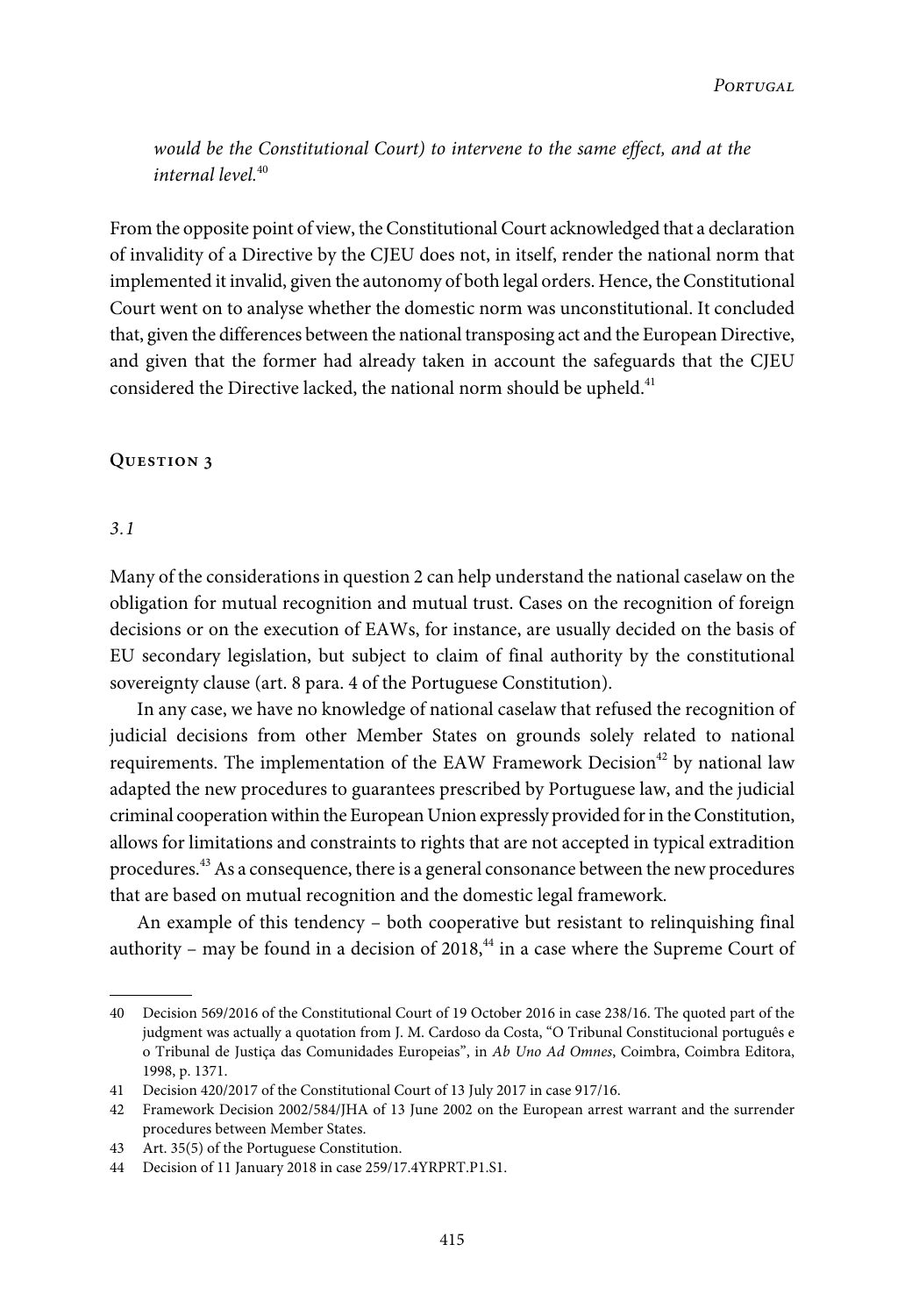Justicewas called on to rule on the execution of an EAW. The requested person had opposed the detention by arguing, inter alia, that it violated the principle of proportionality and ran counter to the "criminal sovereignty of the State".<sup>45</sup> The Supreme Court stated that:

only if the execution of a measure blatantly violated its legal order and the values contained therein, it would be legitimate for the executing State to refrain from executing it, based on the fundamental values that govern its society. $46$ 

Although the decision accepts the duty to execute an EAW, and the exceptional circumstances for a refusal, it is not consistent with the CJEU standing on the need to internalise the fundamental values rationale within EU law.

One should not overestimate this reasoning, though, for the same Court has taken due account of EU law on the same matter on different occasions. It has contrasted the mutual recognition and mutual trust principles against the protection of fundamental rights, in particular the right to a fair hearing, in a case where an individual claimed that the executing authority had taken insufficient account of the motives of non-execution, namely relating to the fact that offences have been committed in whole or in part in the territory of the executing Member State (art. 4(7)of the EAW Framework Decision). The Court decided that the execution of an EAW was subject to fundamental rights as part of EU law, namely the principles of due process, stated in art. 47 of the Charter. This formed the main argument for it to interpret the national implementing statute as demanding that the requested person had to be reheard in relation to the possible existence of optional non-execution grounds.<sup>47</sup>

The guarantees included in the framework decision and the fact that its application is subject to the Charter, in addition to the constitutional explicit acceptance of EU judicial cooperation, seem enough to ward off any concerns in respect of the compatibility of the EAW regime with the Constitution.<sup>48</sup>

# 3.2

The situation does not seem problematic either when it comes to the recognition of judgments in civil matters. In a 2017 decision, the Supreme Court of Justice was called on to rule on the refusal of recognition of a judgment $49$  and correctly sustained, by referring

<sup>45</sup> Para. I.a) EE).

<sup>46</sup> Para. II.b) 5.

<sup>47</sup> Decision of the Supremo Tribunal de Justiça of 12 December 2018 in case 94/18.2YRPRT.S2.

<sup>48</sup> F. P. Coutinho and N. Piçarra, 2019, p. 602, p. 609 et seq.

<sup>49</sup> Decision of 14 March 2017 in case 736/14.9TVLSB.L1.S1.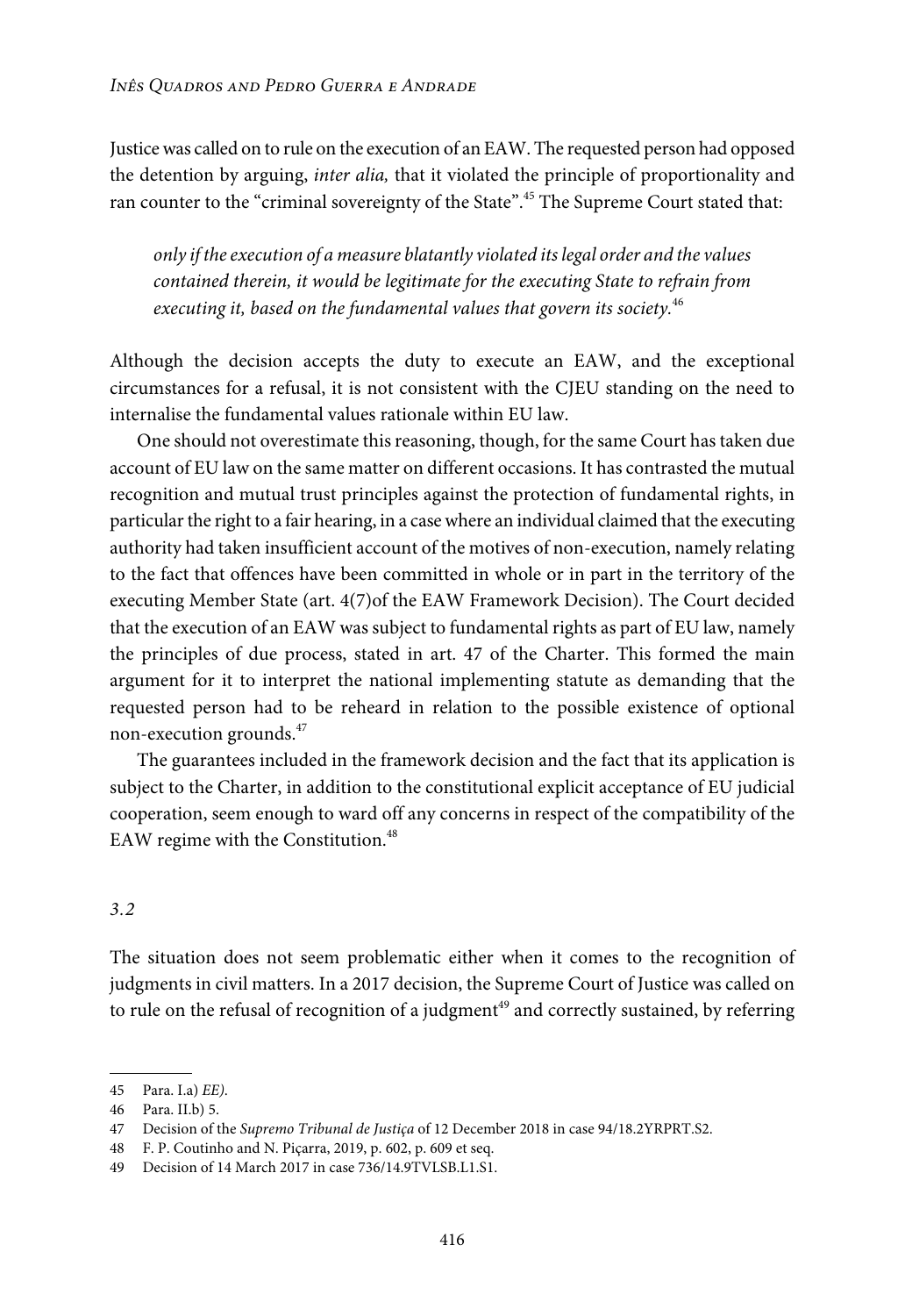to the caselaw of the CJEU,<sup>50</sup> that the grounds of refusal could be founded on the State's public policy, but should nonetheless be interpreted strictly.<sup>51</sup> Of course, the relevant European legal act already ascribed weight to the States' fundamental values, by accepting that the State's public policy may be a reason for the refusal to recognise a judgment.<sup>52</sup>

# 3.3

In short, the constitutional culture in which the courts operate has not yet allowed for decisions to be framed strictly within the standards of European law. Thus, whenever principles and fundamental rights are perceived to inspire European legislation in a way which is recognisable as equivalent to national standards (for instance, if secondary legislation was aimed directly at enhancing rights of specific categories of individuals, like workers, or persons subject to judicial proceedings), the Portuguese courts adopt a cooperative attitude towards the primacy of EU law. Conversely, if the national judge is called upon to rule on the compatibility of a European act in relation to a general principle of law or a fundamental right, he tends to rely on the national standards prescribed in the Constitution, without seeking an alternative standard of review offered by EU law itself.

# **Question 4**

## 4.1

Art. 47 of the Charter establishes the principle of the right to an effective remedy. This principle is enshrined in art. 20 of the Portuguese Constitution.

## 4.2

Regarding Administrative and Fiscal law, we did not come across any pressing issues regarding either the independence of the administrative and fiscal courts (within the meaning of art. 47 of the Charter and the jurisprudence of the CJEU regarding its

<sup>50</sup> Forinstance, Judgment of 2 June 1994, C-414/92, Solo Kleinmotoren/Boch, ECLI:EU:C:1994:221; Judgment of 11 May 2000 in case C-38/98, Régie nationale des usines Renault SA/Maxicar SpA e Orazio Formento, ECLI:EU:C:2000:225.

<sup>51</sup> Para. 3 of the decision.

<sup>52</sup> Art. 34 nr. 1 ofCouncil Regulation (EC) No 44/2001 of 22 December 2000 on jurisdiction and the recognition and enforcement of judgments in civil and commercial matters.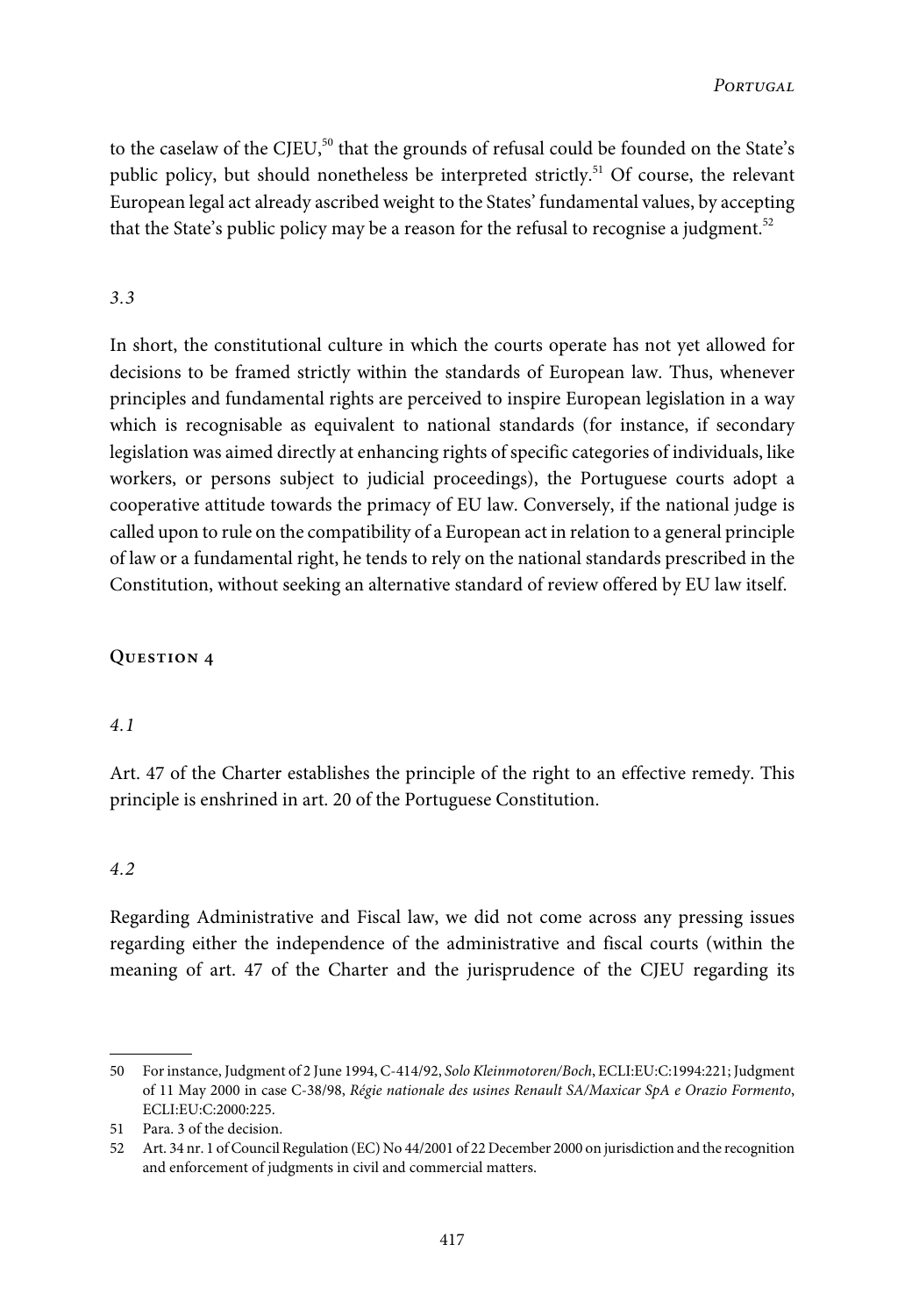constitutional and legal powers<sup>53</sup>) or its organisation and operation, so as to minimally respect the obligation of the Portuguese State, as an EU Member State, to ensure the effective application of EU law.

Bearing in mind the rules and guarantees that structure and ground the Portuguese Democratic Rule of Law and its judicial system, in particular the administrative and fiscal jurisdiction<sup>54</sup> in force, it appears that the concept of the independence of the courts, which forms part of the jurisdiction (as 'judicial bodies'), is observed and fully respected, in light of what is established by the CJEU.<sup>55</sup>

In fact, the administrative and fiscal courts are bodies which carry out their judicial functions with full autonomy, without being subject to any hierarchical or subordinate relationships. They also do not receive orders or instructions from any source, thus being protected against external intervention or pressure, which may affect the independence of judgments and influence members decisions.

# 4.3

It is also our understanding that the Portuguese judicial system, by means of the legal framework, ensures the principle of effective judicial protection of the rights conferred to litigants under EU law. In particular, through the possibility of granting provisional measures until such time as the competent court has given a ruling on the conformity of national rules with EU law issued under Administrative law provisions, where the granting of such measures is necessary to ensure the full effectiveness of the judicial decision to be taken, as regards the existence of such rights (art. 130 of the Code of Procedure in the Administrative Courts (hereafter "CPTA").

## 4.4

However, in relation to Environmental law, some concerns have arisen in the Portuguese Academia about the judicial independence of the courts in relation to Executive Power.

<sup>53</sup> See art. 212 of the Constitution, and arts 1 to 3 of the Statute of the Administrative and Fiscal Courts.

<sup>54</sup> See, especially, arts 2, 8, 9, 20, 22, 202 to 205, 209, 212, 215 to 218 of the Constitution; arts 2, 4 to 8, 22, 24 to 26, and 144 of Law 62/2013, of 26.08 (Law of the Organization of the Judicial System); arts 1 to 3, and 57 of the ETAF; and arts 1, 3 to 7, of the Statutes of the Judicial Magistrates.

<sup>55</sup> See, inter alia,Judgment of 19 June 2006 in caseC-506/04, Wilson, ECLI:EU:C:2006:587, §§ 49, 51;Judgment of 16 February 2017 in case C-503/15, Margarit Panicello, ECLI:EU:C:2017:126, § 37; Judgment of 27 February 2019 in case C-64/16, Trade Union of the Portuguese Judges, ECLI:EU:C:2018:117, §§ 36, 37, 41 and 44.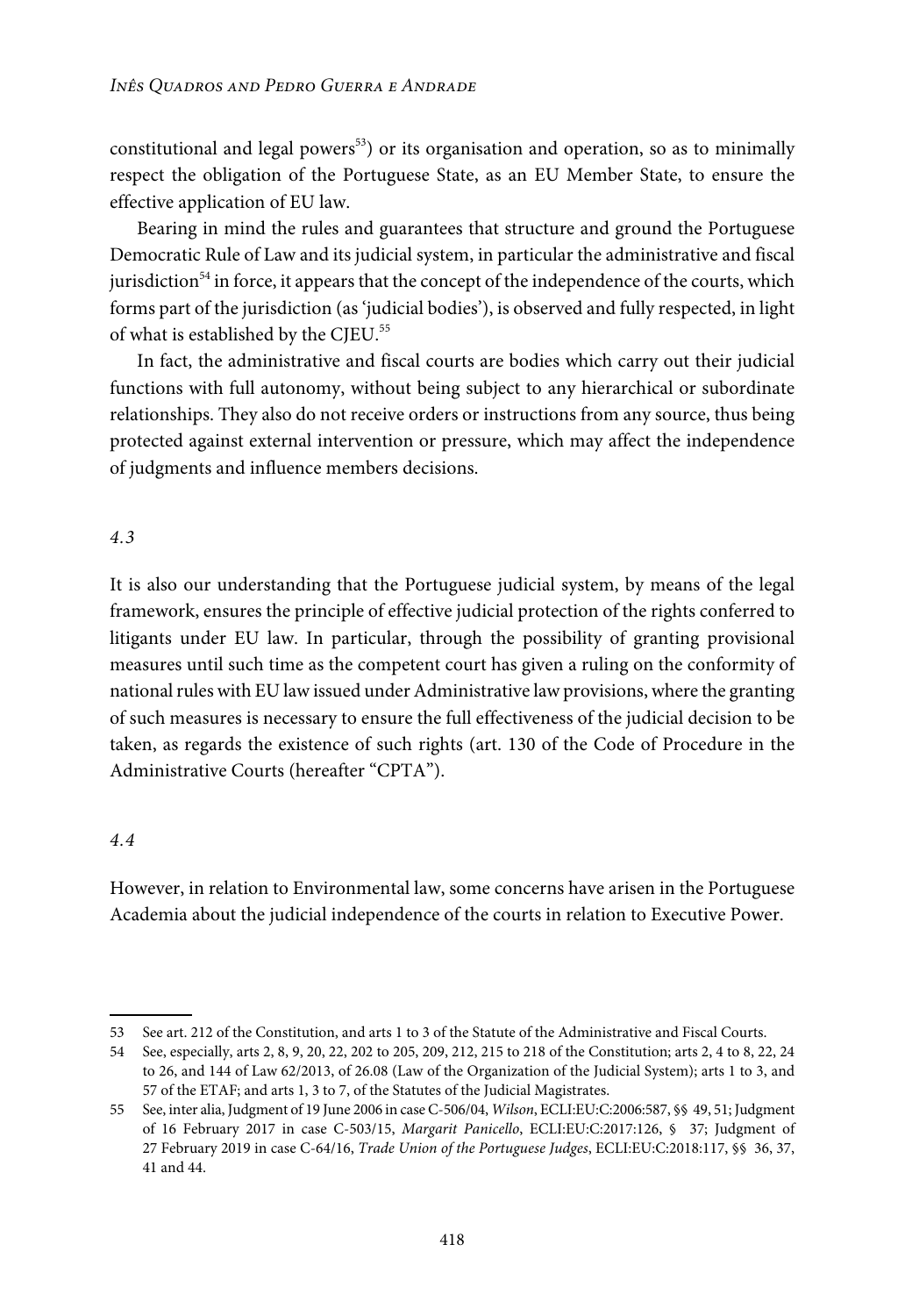There was a case on oil rigging in the Portuguese continental platform where two NGO's required provisional measures suspending oil rigging work. The court of first instance suspended the work by an order dated 12/08/2018. However, the Appeal Court decided, notably, that the precautionary principle (a controversial principle in doctrine and jurisprudence) is neither a principle of national law nor a principle of EU law, but a mere political orientation.<sup>56</sup> However, the Supreme Administrative Court considered that the act was not contentious, and ended up not deciding on the merits of the case. Hence, it can also be argued that therewas no clearinfringement of the obligation to make a reference for a preliminary ruling.

#### 4.5

All things considered, even though we believe that the Portuguese courts generally tend to comply with the principle of effective application of EU law, it is still a subject that is sometimes seen as somewhat less important than national law. Thus, awareness of EU law matters in the Portuguese legal order should be reinforced, in particular with judges (in variousinstances and disputes), prosecutors and lawyers, leading to a better understanding of how EU law directly, through Regulations, and indirectly, through the transposition of Directives as well as Recommendations and Guidelines, affects Portuguese law. This is essentially a matter of public awareness of EU law and its essential role.

In Portugal, the perception regarding judicial independence is in line with the European average. However, structural independence, which is generally well preserved, does not guarantee that environmental decisions are often unfavorable to the developer, resulting in a certain government-friendly tendency that does not result from any interference or direct pressure from the public authorities, but rather from a hierarchy of values that gives priority to the initiatives that promote development and the creation of employment, potentially to the detriment of environmentalist positions, blocking and creating obstacles to development. Precautionary measures could be used more often and be more efficient.

# 4.6

The consequences of non-compliancewith EU law, especially in the case of the civil liability of the State, have been the subject of judgments by the national courts.<sup>57</sup>

<sup>56</sup> Proceedings n. 243/17.8 BELLE, p. 48.

<sup>57</sup> See inter alia, Ac. STA of 28.05.2015 - P. 035/15; Acs. TCA Norte of 04.11.2011 - P. 00213/06.1BELLE, of 02.07.2015 - P. 00462/06.2BEPRT; Ac. TCA Sul of 21.02.2008 - P. 00481/04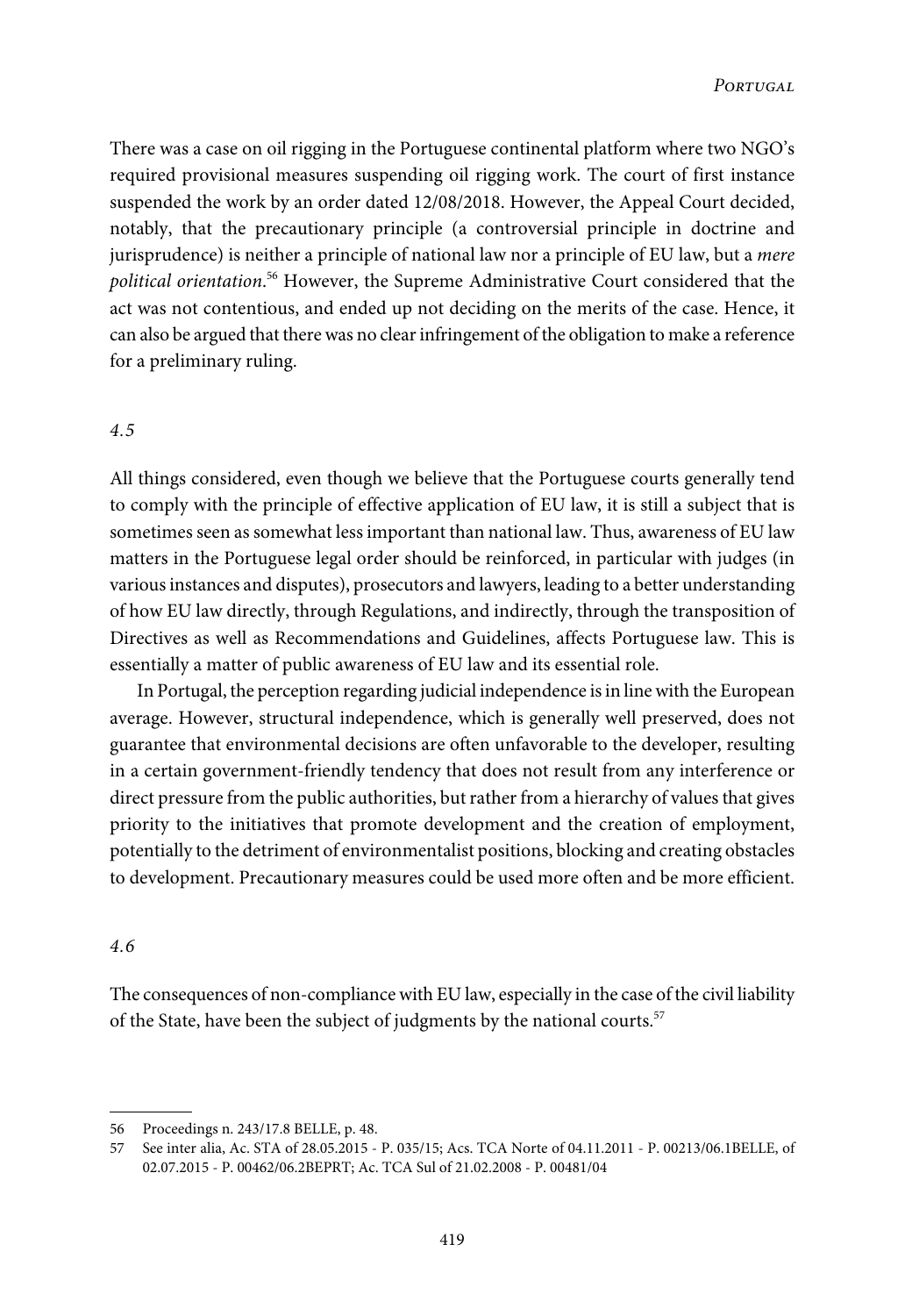Furthermore, it is also worth mentioning that, in December 2017, the Porto Court of Appeal,<sup>58</sup> in a case arising from a vehicle liability insurance dispute based on Directives 84/5/CEE and 90/232/CEE, expressly rejected the application of a provision of Portuguese law that required, as a precondition, the setting aside of the decision given by that court or tribunal which caused the loss or damage, when such setting aside is, in practice, impossible.<sup>59</sup> The Court had decided not to follow the jurisprudence from the Supreme Court of Justice, the highest Portuguese court in the judicial hierarchy, which had previously refused to render that provision inapplicable.<sup>60</sup>

The Court based its decision on the CJEU jurisprudence – *i.e.* the Ferreira Brito e Silva decision,  $61$  among others – stating that in cases in which there is a possible breach of EU law, the aforementioned provision of Portuguese law cannot be applicable.

#### **Question 5**

5.1

Although the Portuguese courts' usage of the reference for a preliminary ruling mechanism is improving when compared to countries with similar population sizes (e.g. the Czech Republic, Hungary, Belgium, Austria), there is still room for improvement, especially when considering the high level of knowledge of European law in Portugal.

In matters of access to the courts and effective judicial protection, for Administrative and Fiscal law, the Portuguese administrative litigation allowsfor awide range of potential plaintiffs, due to the regime defined in terms of active procedural legitimacy, namely in arts 9, 55, 68, 73, and 112 of the CPTA.

In this context, and in light of the regime established in arts 9 and 55(1)(f) of the CPTA, there are no restrictions in terms of active procedural legitimacy by, inter alia, associations and foundations defending the concerned interests, in the main and injunctive proceedings for the defense of constitutionally protected values and assets such as public health, urban development, land-use planning, quality of life, cultural heritage and assets of the State, Autonomous Regions and local authorities, since this procedural legitimacy is not restricted or conditioned only to associations or foundations with a minimum number of associates or members.<sup>62</sup>

<sup>58</sup> Decision of the Tribunal da Relação do Porto, case 2872/15.5T8PNF.P1 (14-12-2017).

<sup>59</sup> Art. 13 (2) Law 67/2007, of 31 December.

<sup>60</sup> Decisions of the Supreme Court of Justice, cases 9180/07.3TBBRG.G1.S1 (03-12-2009) and 2210/12.9TVLSB.L1.S1 (24-02-2015).

<sup>61</sup> Judgment of 9 September 2015, C - 160/14, João Filipe Ferreira da Silva e Brito, ECLI:EU:C:2015:565

<sup>62</sup> See, among others, Acs. STA of 17.05.2007 - P. 0107/07, of 23.11.2016 - P. No. 0456/15.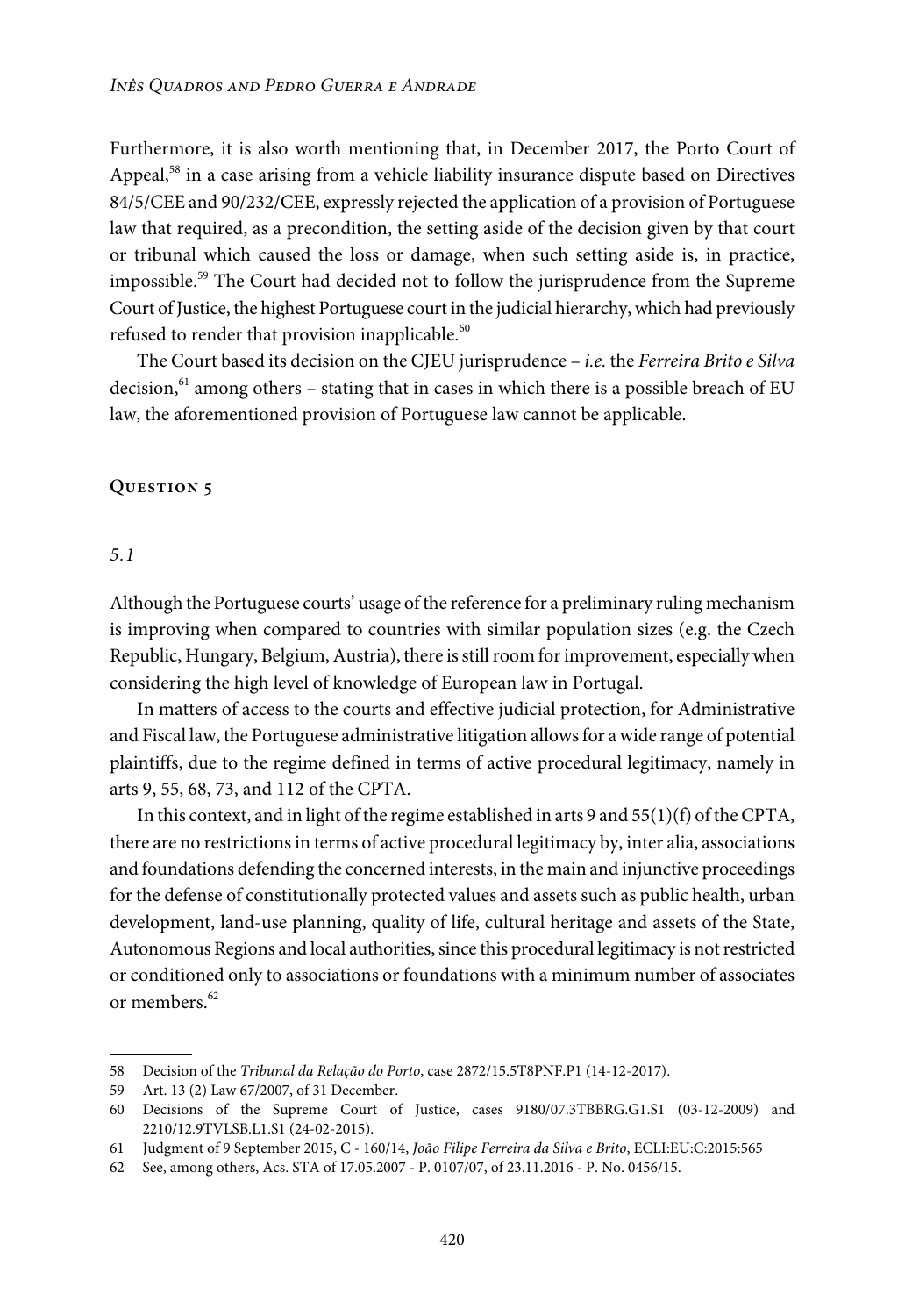Specifically, in terms of environmental protection, the conclusion is identical to the aforementioned regime, in particular, art. 10 of Law no. 35/98, of 18.07, which regulates the procedural legitimacy of the Nongovernmental Environmental Organisations.<sup>63</sup>

However, in terms of access to the law, there have been issues regarding the regime and the refusal of the possibility of legal protection for legal persons operating for profit, arising from art. 7(3) of Law no.  $34/2004$ .<sup>64</sup> This regime was questioned in several judicial decisions and ended up being declared unconstitutional, with general binding force, by Judgment of the Constitutional Court [TC] No. 242/2018, since the refusal of legal protection for legal persons operating for profit, without regard to their concrete economic situation, would violate art. 20(1) of the Portuguese Constitution.

## 5.2

Regarding standing, no concerns arose. On the contrary, in our view, Portugal has one of the most favorable systems in the European Union. It is noteworthy to mention the Portuguese regime of actio popularis, which, to a great extent, broadens the class of beneficiaries entitled to bring a legal challenge before a court of law, as well as the scope of intereststo be protected.Adopted by the Portuguese Constitutional law, under art. 52(3) and complemented by Law 83/95 of 31 August, there are several characteristics worth highlighting in the actio popularis regime.

The first one is the fact that the system of actio popularis protects particular interests, such as public health, environment, quality of life, consumer protection, cultural heritage and public property, according to art. 1(2) of Law 83/95. These interests match the constitutional list.

In what relates to the diffuse entitlement of actio popularis, art. 2(1) of Law 83/95 establishes that, for the protection of the abovementioned civil and political interests, every citizen, as well as associations and foundations, have the right to participate in administrative procedures and the right of actio popularis, regardless of whether or not they have a direct interest in the matter. It should be stressed that one of the specific characteristics of the actio popularis regime is that it relies on the protection of diffuse interests, meaning that these are determined by the actual needs of the members of a community.

<sup>63</sup> See, inter alia, Ac. STA, 28.01.2016 - P. 01362/12, Ac. TCA South of 11.06.2015 - P. No. 08199/11 [to that extent, the issue examined by the Court of Justice EU in 15 October 2009, case C-263/08, Djurgården-Lilla Värtans Miljöskyddsförening, ECLI:EU:C:2009:631 is excluded in our litigation].

<sup>64</sup> As amended by Law no. 47/2007, of 28.08.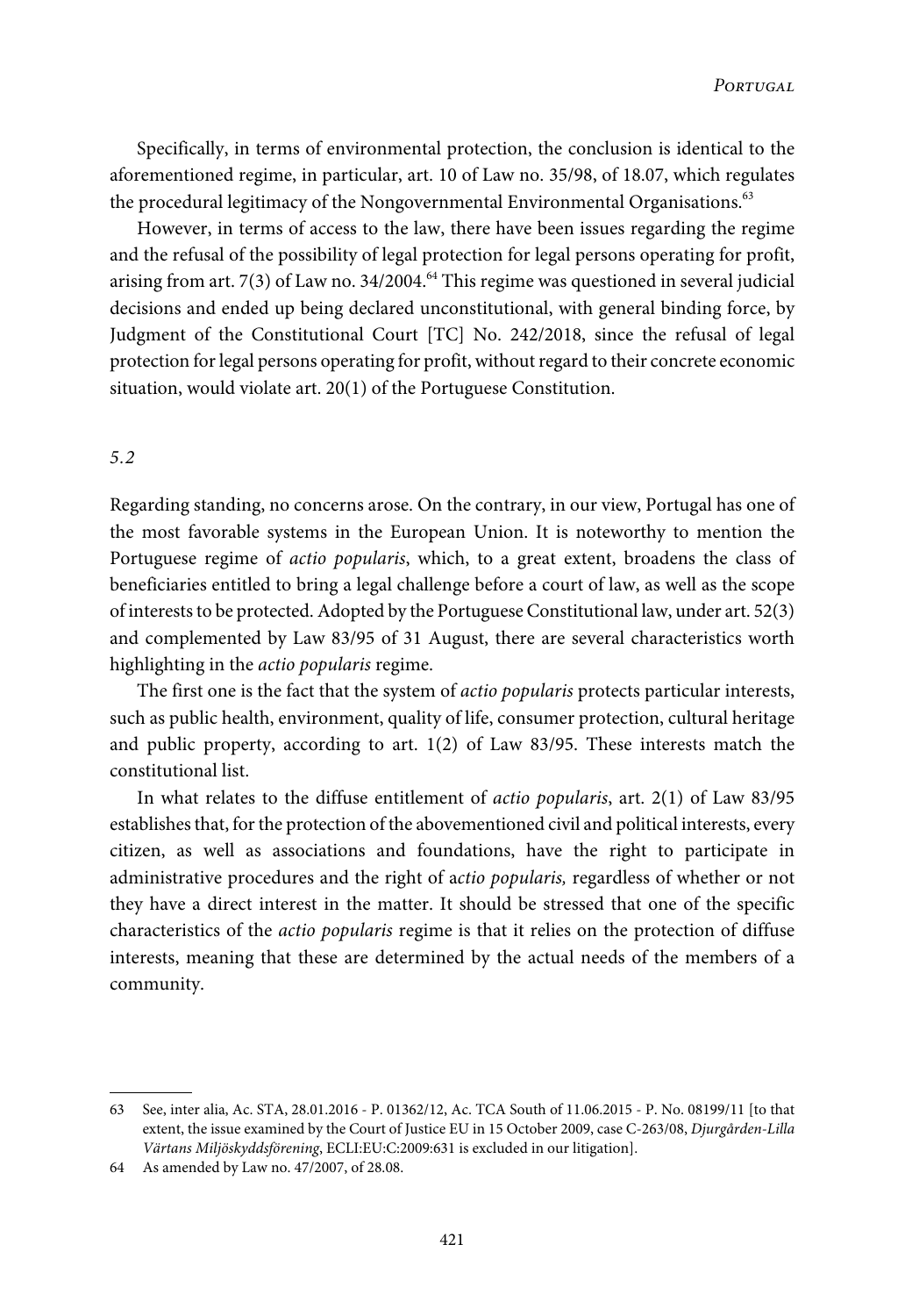## 5.3

Regarding Competition law, Directive 2014/104/EU on private enforcement was transposed by Law 23/2018 of 5 June, effectively recognising that individuals are entitled to bring actions for damages for the harm they suffered, resulting from an infringement of competition rules. The new law sets out certain rules that seek to facilitate claims for damages before national courts, particularly by victims of cartels and abuses of dominance. In addition to the objective of ensuring full compensation for damages suffered by anti-competitive infringements, the law aims to safeguard the effectiveness of the public enforcement of Competition law, in particular by seeking to prevent leniency and transaction mechanisms from losing their appeal.

## 5.4

Reflecting on the above, art. 19 of Law 23/2018 broadens Law 83/95 in what concerns the class of beneficiaries entitled to bring a legal action based on the actio popularis regime (which is not mentioned by the Directive).

A number of specific rules are set up to facilitate the receipt of compensation, relating to: (i) active legitimacy for bringing actions (including associations and foundations that aimed at consumer protection and business associationswhose members have been injured, even if the respective statutory objectives do not include the defense of Competition); (ii) various operational aspects, such as the criteria for identifying injured parties and quantifying damages, the method of distributing compensation and the entity responsible for their receipt, management and payment.

Last but not least, concerning the structure of the regime. There are two types of popular action: (i) administrative; (ii) and civil. The purpose of the *actio popularis* may be preventive, repressive or compensatory, and it is not based solely on illegality, and can be exercised against public and private persons.

Furthermore, to prevent the abuse of the right of access to justice, the courts have dismissed applications based on actio popularis when the judge believes that the merit of the claim is unjustified. Nevertheless, the judge can only come to this conclusion after hearing the public prosecutor and after an initial inquiry (art. 13 of Law 83/95) or when the citizen or association is representing interests that are mostly personal and not concerning the whole community.

Thus, the right of popular action is a proper instrument for the realisation of participatory democracy, insofar as the right to judicial action is actually a specific characteristic of participatory democracy.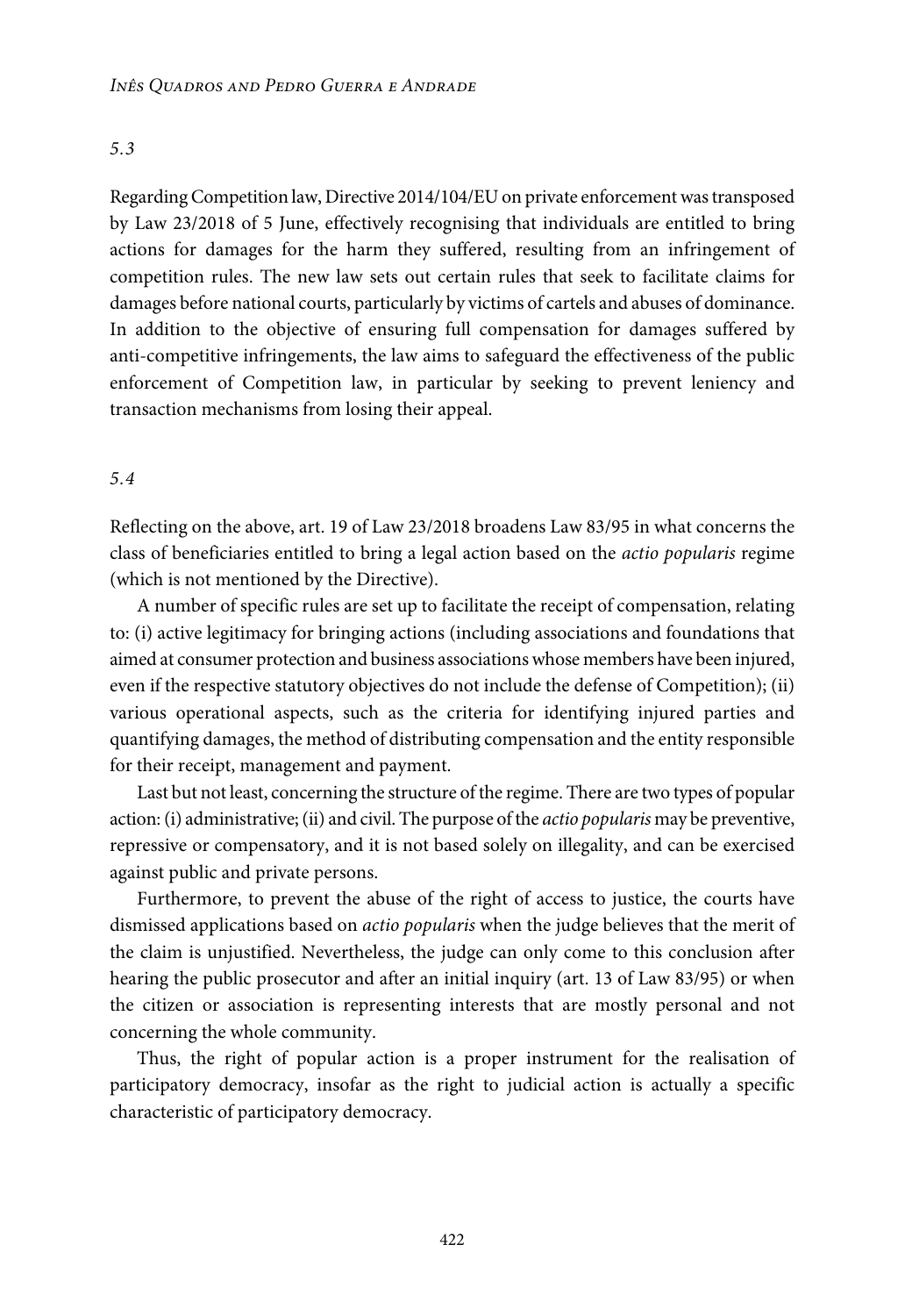Two very relevant cases arose from preliminary rulings requested by the Tribunal da Relação do Faro (a second instance judicial court), both concerning labour disputes between the Municipality of Portimão and former workers of a municipality-owned company, Portimão Urbis, particularly regarding the interpretation of the concept of "employee" under Directive 2001/23/EC of 12 March 2001.<sup>65</sup>

In October 2014, the Municipality of Portimão decided to wind up Portimão Urbis, where it was the sole shareholder. The activities of that undertaking were then divided among the Municipality of Portimão and another company also held by the Municipality, EMARP.

The first dispute was opposed by Mr. Piscarreta Ricardo, who had worked as a "tourism officer" for Portimão Urbis since 1999, on the basis of a contract of indefinite duration. From September 2011, he was on an unpaid leave, which had been granted by his employer.

However, after the winding up of Portimão Urbis, Mr. Ricardo was informed that his employment contract had come to an end, following the definitive closure of the employer company. Since he was still on unpaid leave at the time (his contract was suspended and he was not performing his duties), he had neither been transferred to another municipal-owned company nor been integrated into the municipality itself.

The Court asked the CJEU whether an employee not in active service (in particular, because his employment contract was suspended) could be considered to be included in the concept of "employee" within the meaning of Directive 2001/23 and, accordingly, whether the rights and obligations arising from the contract of employment should be considered to be transferred to the transferee (Municipality of Portimão). The CJEU responded affirmatively.

In fact, in the context of a legal dispute between Ms. Correia Moreira, former manager of the administrative management and human resources unit at Portimão Urbis (a municipality-owned company) and the Municipality of Portimão, overthe allegedly illegal termination of Ms. Correia Moreira's contract by the Municipality, the Court determined, though with some limitations, that a person who has entered into a contract for a position of trust, within the meaning of the Portuguese legislation, with the transferor may be regarded as an "employee" and thus benefit from the protectionwhich the Directive affords.

Consequently, in both of the abovementioned decisions<sup>66</sup>, the Court decided to provide a broader interpretation of the concept of "employee" in light of the Directive, therefore

5.5

<sup>65</sup> Council Directive 2001/23/EC of 12 March 2001 on the approximation of the laws of the Member States relating to the safeguarding of employees' rights in the event of transfers of undertakings, businesses or parts of undertakings or businesses.

<sup>66</sup> CJEU 20 July 2017, C-416/16, Piscarreta Ricardo, ECLI:EU:C:2017:574; and Judgment of 13 June 2019, C-317/18, Correia Moreira, ECLI:EU:C:2019:499.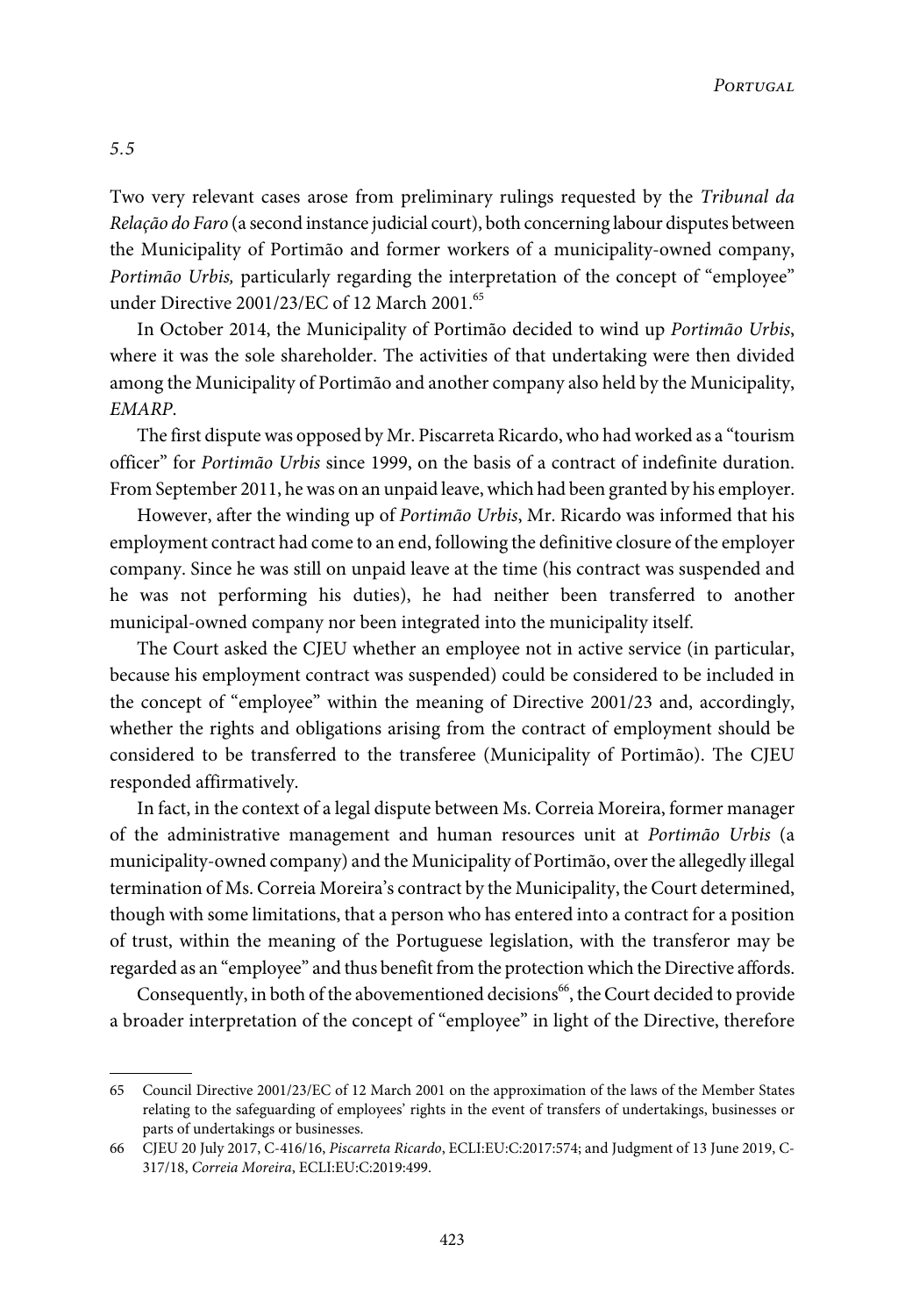enlarging the group of beneficiaries capable of benefitting from the legal protection conferred by Portuguese legislation on both "employees":(i)whowere not in active service; and (ii) who had a contract for a position of trust, at the moment when the contracts were been terminated by the employer.

# 5.6

The Constitutional Court has invoked the jurisprudence of the CJEU $^{67}$  to uphold its decision to consider Portuguese Law 34/2004 of 9 July, which denied judicial protection to profit-seeking organisations without evaluating their concrete economic situation, as partially unconstitutional, based on the violation of the right to effective judicial protection set forth in art. 47 of the Charter.<sup>68</sup> The Judge-Rapporteur confirmed that, based on the CJEU jurisprudence, the legal assistance granted to those companies, after a thorough evaluation of the concrete situation of the company requesting such assistance (e.g. financial situation, circumstances of the case, etc.), would not jeopardise the efficient functioning of the markets and fair competition.

However, this line of argument was not unanimous among the judges. Indeed, judges Almeida Ribeiro, Mata-Mouros and Caupers criticised the interpretation of the EU jurisprudence made by the Judge-Rapporteur.

## **Question 6**

# 6.1

EU law, under the terms of art. 8(4) of the Portuguese Constitution, is automatically enforceable under the Portuguese legal order, which imposed a change in the paradigm of our system and legal regime, by virtue, in particular, of the principles of the primacy of and loyalty to EU law, and the interpretation in accordance with the Treaties and the legal rules of the Union.

As far as Administrative and Fiscal law are concerned, between 2014 and 2018 the Portuguese Courts made a total of 73 referrals,<sup>69</sup> a figure which is relevant in the context

<sup>67</sup> CJEU 22 December 2010, C-279/09, DEB Deutsche Energiehandels- und Beratungsgesellschaft mbH., ECLI:EU:C:2010:811.

<sup>68</sup> Decision by the Tribunal Constitucional, case 242/2018.

<sup>69</sup> 08 (2014), 08 (2015), 21 (2016), 21 (2017), and 15 (2018)- cfr. 'RelatórioAnual de 2018 do TJUE -Atividade Judiciária', p. 133, available at: [https://curia.europa.eu/jcms/upload/docs/application/pdf/2019-05/\\_ra\\_](https://curia.europa.eu/jcms/upload/docs/application/pdf/2019-05/_ra_2018_pt.pdf) [2018\\_pt.pdf](https://curia.europa.eu/jcms/upload/docs/application/pdf/2019-05/_ra_2018_pt.pdf).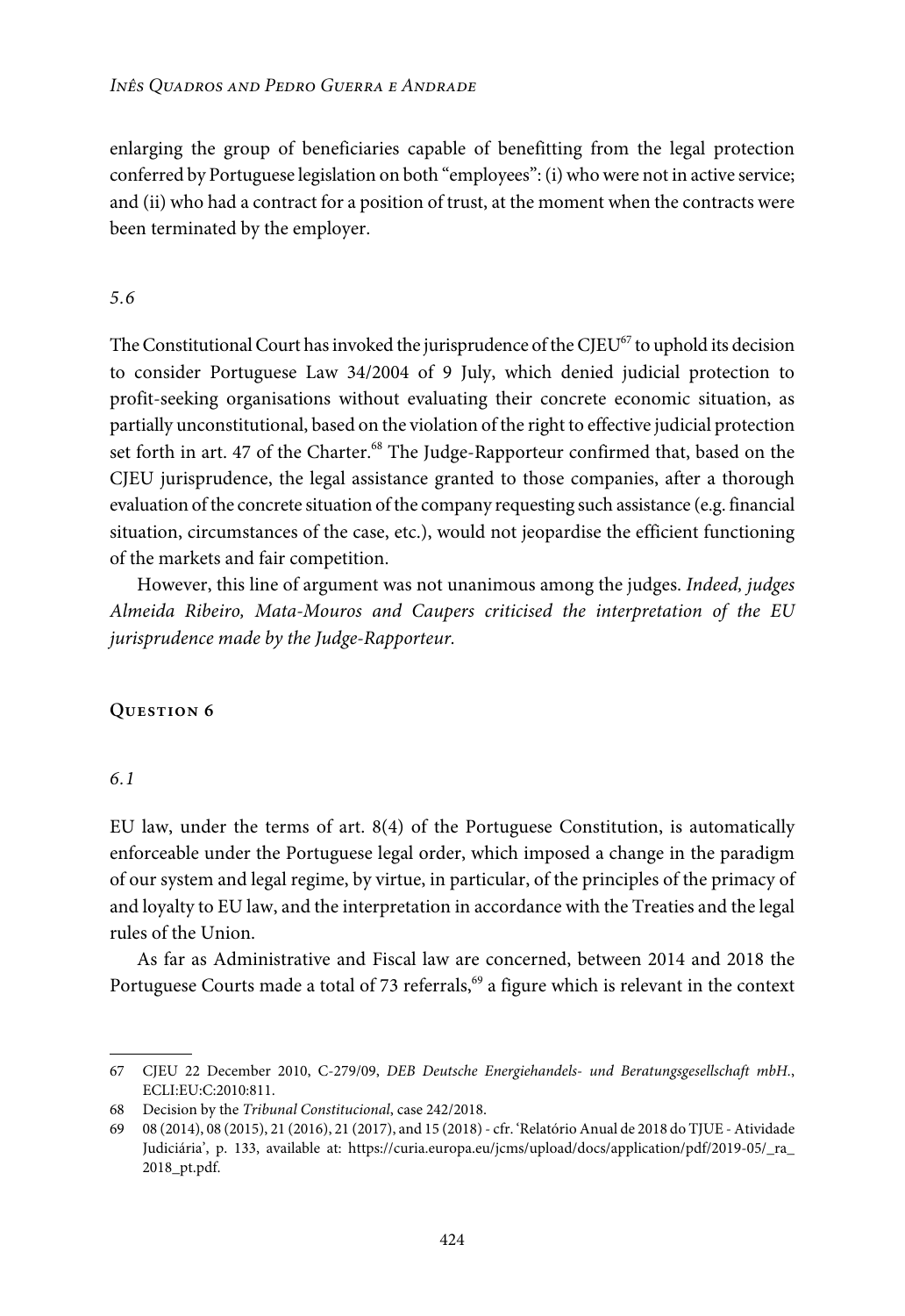of the total of 189 referrals that have ever been made by Portugal (p. 153 of the same report), which proves, in general, that the Portuguese courts and judges are increasingly attentive to EU law and to the compliance with the obligations of referral, as well as being committed and engaged in the dialogue between the national courts and the CJEU.

# 6.2

Recently, on 28 March 2019, in case  $C$ -637/17<sup>70</sup>, the CJEU ruled on a request for a preliminary ruling under art. 267 TFEU from the Lisbon District Court, from a decision of 25 July 2017, received at the Court on 15 November 2017. This request for a preliminary ruling concerned the interpretation of arts  $9(1)$ ,  $10(2)$  to  $(4)$ ,  $21(1)$  and 22 of Directive  $2014/104/EU<sub>1</sub><sup>71</sup>$  as well as art. 102 TFEU and the principles of equivalence and effectiveness. The request was made in the context of proceedings between Cogeco Communications Inc. and Sport TV Portugal SA, Controlinveste-SGPS SA and NOS-SGPS SA, concerning compensation forthe damages arising from Sport TV Portugal's anticompetitive practices as a subsidiary of Controlinveste-SGPS SA and NOS-SGPS SA. The CJEU ruled that art. 22 of Directive 2014/104/EU must be interpreted as meaning that that Directive is not applicable to the dispute; and that art. 102 TFEU and the principle of effectiveness must be interpreted as precluding national legislation which, first, provides that the limitation period in respect of actions for damages is three years and starts to run from the date on which the injured party was aware of its right to compensation, even if unaware of the identity of the person liable and, secondly, does not include any possibility of suspending or interrupting that period during proceedings before the national competition authority.

Another noteworthy case was a referral from the Porto Appeal Court, in case Ac. TRP of 21 February 2018, 572/17.0T8PRT.P1. The case concerned the execution of a direct debit payment order, which presupposes the existence of a previous service agreement between the bank account holder and the respective banking institution, the burden of proof lying with the banking institution. The issue at stake was the application of Directive 2007/64/EC, thus the Appeal Court referred the case to the CJEU, as it had doubts regarding the scope of art. 2 and the definition of a service provider as set out in art. 4 (9) of the Directive, which affected whether or not the account holder could be regarded as a user of payment services for the purposes of art. 58 of the same Directive.

Another example was a referral from the Supreme Court of Justice, in case 2312/16.2T8FNC.L1.S1, of 19 December 2018. The issue was whether Portuguese courts had jurisdiction in relation to Competition law infringements of art. 102 TFEU, given that

<sup>70</sup> CJEU 28 March 2019, C-637/17, Cgeco Communications, ECLI:EU:C:2019:263.

<sup>71</sup> Directive 2014/104/EU on certain rules governing actionsfor damages under national lawforinfringements of the Competition law provisions of the Member States and of the European Union (OJ 2014 L 349, p. 1).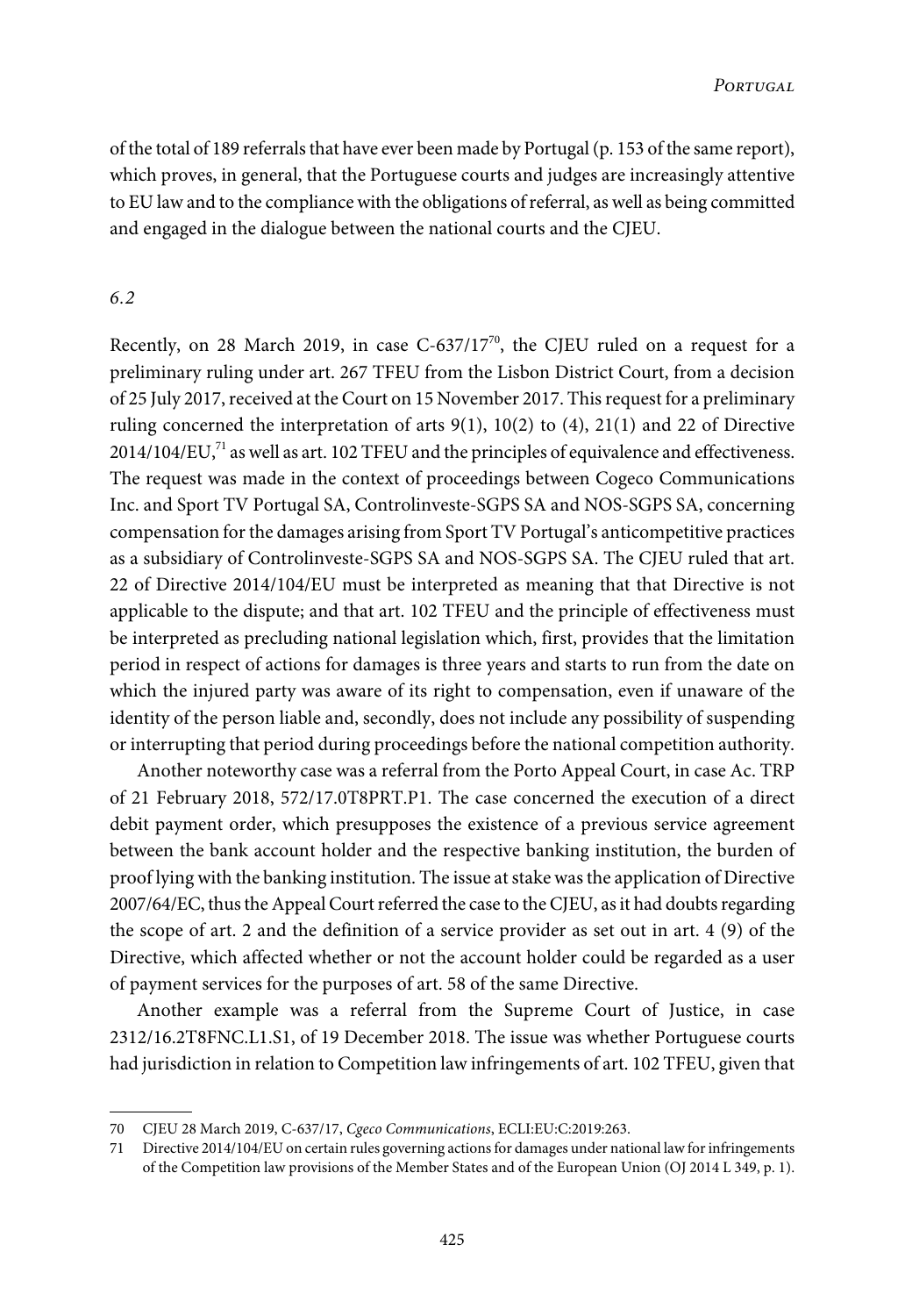there were jurisdictional contractual clauses. Since EU law was involved, it had to be interpreted using the principle of the autonomousinterpretation of the laws of the Member States (the uniform application of EU law). Thus, interpretation of EU regulations could not be done in light of Portuguese normative and doctrinal concepts and/or jurisprudence. From the CJEU's jurisprudence it is clear: (i) that Competition law infringements give rise to non-contractual liability, being "civil and commercial matters" for the purpose of applying the regime of Regulation 44/2001 (which, in view of the principle of continuous interpretation, is valid for the regime contained in Regulation 1215/2012); (ii) and that non-contractual liability, in particular for breaches of Competition law, arising from conduct that, at the same time or in part, constitutes a breach of contractual obligations, must be assessed by the competent court to hear the breach; (iii) and that, in actions relating to liability for certain infringements of Competition law, the prevalence of contractual clauses conferring jurisdiction over the rule of jurisdiction in art. 5 of Regulation No 1215/2012 depends on the parties' predictability that such non-contractual liability would be covered by such clauses. The application of these criteria to the case raised doubts with the Supreme Court of Justice, which had the same questions as those raised in the referral for a preliminary ruling concerning the interpretation of rules of Regulation No 44/2001, pending at the time with the CJEU, following a referral by the French Cour de Cassation. The CJEU ruled on these questions in case C-595/17 $^{\prime\prime}$ , thus the Supreme Court of Justice followed its jurisprudence, concluding that the question of international jurisdiction must be resolved in the sense that the jurisdiction clauses in the contracts at hand (under which jurisdiction was conferred to the Irish courts) should prevail over the rule of art. 7(2) of Regulation No 1215/2012, under which Portuguese courts would be competent.

In contrast, in case Ac. TRP of 22 October 2018, 19835/16.6T8LSB.P1, the Porto Appeal Court refused to refer the case to the CJEU, despite the fact that there was a plausible argument. The case revolved around the revocation of the authorization for the exercise of the activity of a Bank, which is equivalent to a declaration of insolvency. Thus, only in insolvency proceedings, within the administrative jurisdiction, and in accordance with the procedural means provided by Insolvency law, can creditors of the Bank claim their rights. The Appeal Court considered there was no need to adjudicate on the case, as the problem of the appealed judgment was not one of nullity of the judgment for failure to refer it, but a possible error of judgment.

<sup>72</sup> CJEU 24 October 2018, C-595/17, Apple Sales International, ECLI:EU:C:2018:854.